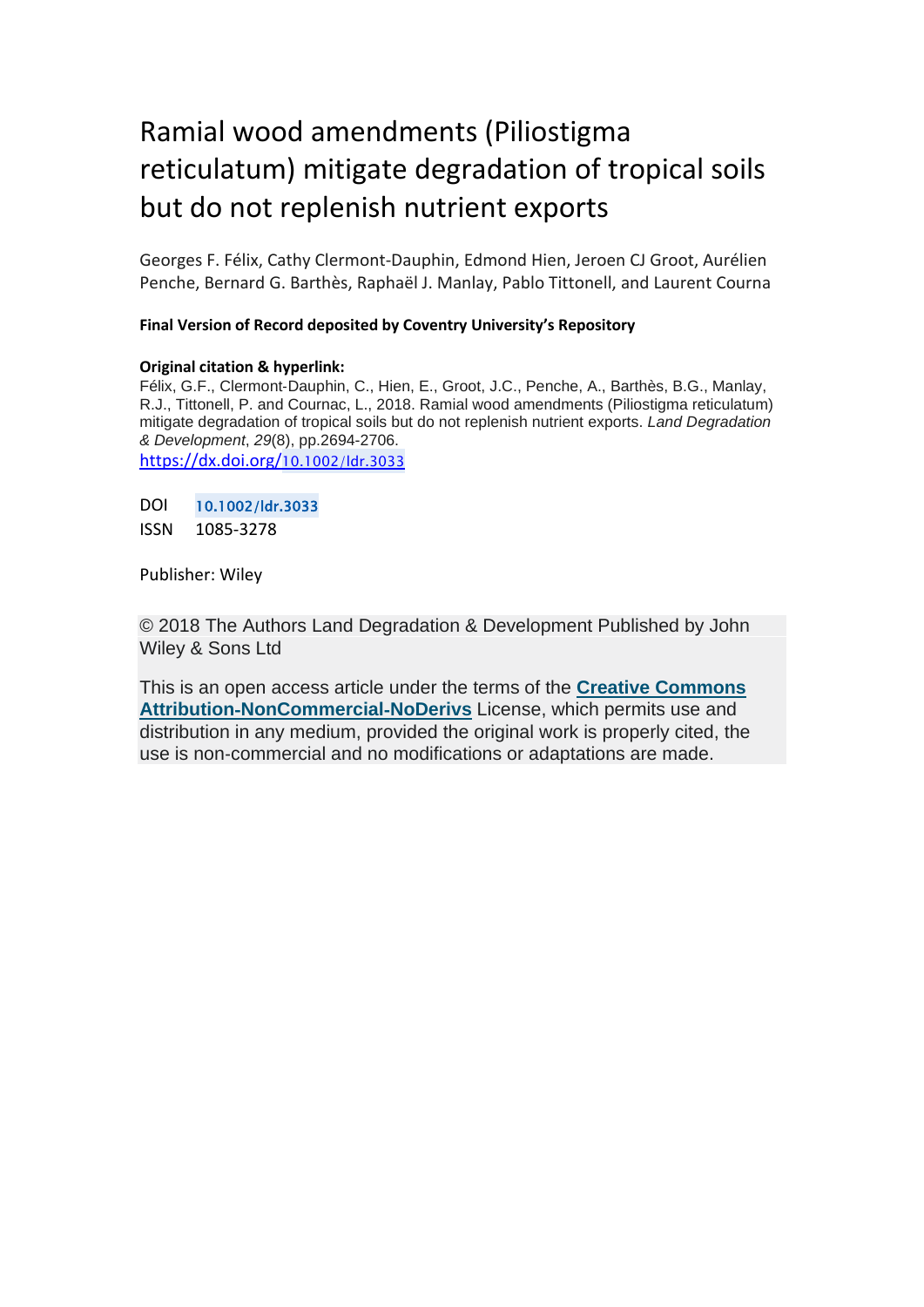# SPECIAL ISSUE ARTICLE

**WILEY** 

# Ramial wood amendments (Piliostigma reticulatum) mitigate degradation of tropical soils but do not replenish nutrient exports

Georges F. Félix<sup>1</sup>  $\bullet$  | Cathy Clermont-Dauphin<sup>2,3</sup>  $\bullet$  | Edmond Hien<sup>4,5</sup> | Jeroen C.J. Groot<sup>1</sup>  $\bigcirc$  | Aurélien Penche<sup>2,4</sup> | Bernard G. Barthès<sup>2</sup>  $\bigcirc$  | Raphaël J. Manlay<sup>2,6</sup>  $\bullet$  | Pablo Tittonell<sup>1,7</sup>  $\bullet$  | Laurent Cournac<sup>2,3</sup>  $\bullet$ 

<sup>1</sup> Wageningen University & Research, Farming Systems Ecology, Wageningen, The **Netherlands** 

<sup>2</sup> Eco&Sols, Univ Montpellier, CIRAD, INRA, IRD, Montpellier SupAgro, Montpellier, France

<sup>3</sup> LMI IESOL, Dakar, Senegal

<sup>4</sup> LMI IESOL, Ouagadougou, Burkina Faso

5Université Ouaga I Pr Joseph Ki‐Zerbo, UFR Sciences de la Vie et de la Terre, Ouagadougou, Burkina Faso

6AgroParisTech, Paris, France

<sup>7</sup> INTA, Natural Resources and Environment Program, Bariloche, Argentina

#### **Correspondence**

Georges F. Félix, Farming Systems Ecology, Wageningen University & Research, Wageningen, The Netherlands. Email: [gfelix@protonmail.com](mailto:gfelix@protonmail.com)

Funding information European Union Seventh Framework Programme; AgroParisTech

#### Abstract

Restoring degraded soils to support food production is a major challenge for West African smallholders who have developed local innovations to counter further degradation. The objective of this study was to evaluate a local farmer's technique that uses ramial wood (RW) as soil amendment (Piliostigma reticulatum shrub). Three treatments were applied in an experimental plot in Burkina Faso: control (no amendment), low RW (3 Mg fresh mass·ha<sup>-1</sup>·yr<sup>-1</sup>), and high RW (12 Mg fresh mass·ha<sup>-1</sup>·yr<sup>-1</sup>). RW was chipped to <5-cm pieces and either buried or mulched. Topsoil carbon (C), nitrogen (N), and phosphorus (P) in control and low‐RW treatments declined after 7 years of continuous sorghum cultivation. Use of high‐RW amendment stabilized soil C content while N and P declined, thus not replenishing nutrient exports. Net contribution to soil C in the layer measuring 0–15 cm was 15% of the applied C in the high‐RW amendments. Although biomass and grain yields were higher in high‐RW treatments, crop productivity declined throughout the experiment for all treatments. Termite casts on RW treatments evidenced the potential role of wood-foraging termites in diluting the impact of RW on soil fertility build‐up and soil water content. We conclude that mitigating soil degradation under semiarid conditions in Burkina Faso would require large amounts of woody amendments, particularly if the level of termite activity is high. Additional nutrient sources would be needed to compensate for removal in exported products so that biomass and grain production can be stabilized or increased.

#### **KEYWORDS**

adaptation, farmer innovation, Sahel, shrub material, termites

# 1 | INTRODUCTION

The majority of the rural population of West Africa cultivates the soil to produce crops for self‐subsistence, using small amounts of external inputs and no irrigation (Douxchamps et al., 2015; Masse et al., 2011).

Historically, these farming systems relied on fallow periods to restore soil fertility (Hiernaux et al., 2009). The regrowth of native woody and herbaceous vegetation in fields left as fallow for 10 to 20 years would be eventually cut down, burnt on site, used as fuelwood, or more rarely, reincorporated in the soil, restoring soil carbon and nutrients

------------------------------------------------------------------------------------------------------------------------------- - This is an open access article under the terms of the [Creative Commons Attribution](http://creativecommons.org/licenses/by-nc-nd/4.0/)‐NonCommercial‐NoDerivs License, which permits use and distribution in any medium, provided the original work is properly cited, the use is non‐commercial and no modifications or adaptations are made. © 2018 The Authors Land Degradation & Development Published by John Wiley & Sons Ltd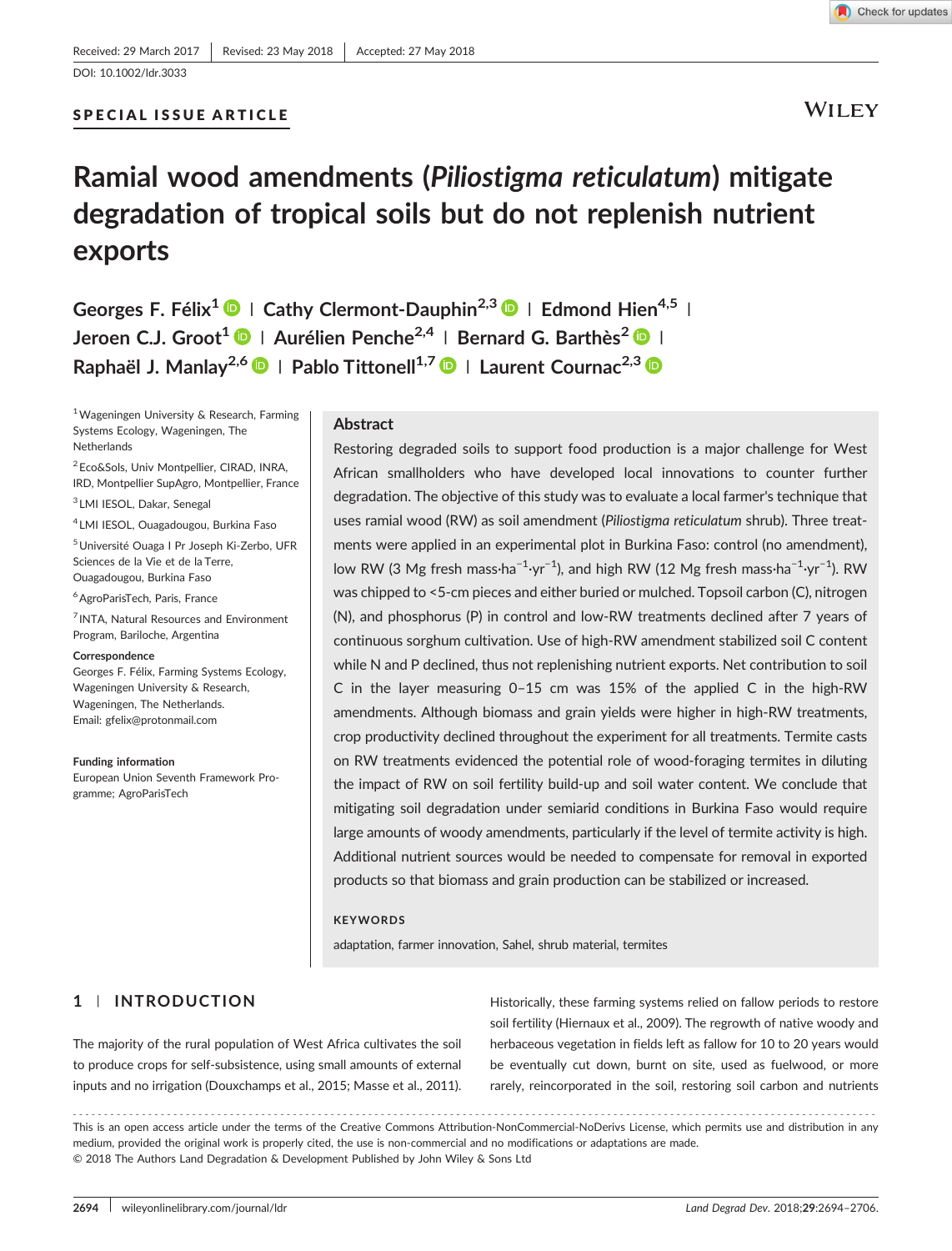(Hiernaux et al., 2009; Wezel & Haigis, 2002). Fallow and agricultural fields would alternate and rotate in time in these savanna ecosystems. Shortened fallow periods have been observed all over the region in the last few decades, associated with increased demographic pressure and the introduction of cash crops (CSFD, 2015; Diarisso, Corbeels, Andrieu, Djamen, & Tittonell, 2015). High demand for agricultural land has provoked a shift towards continuous cultivation, leading to severe soil degradation ranging from 2% to 3% (in Niger, Mali, and Burkina Faso) and up to 9–17% (in Nigeria, Gambia, and Senegal) of the agricultural soils in the region (Bai, Dent, Olsson, & Schaepman, 2008).

When vegetation is cleared by people to address the need for land, scarce cover makes semiarid West Africa (SWA) soils prone to degradation (Couteron & Kokou, 1997; Savadogo, Tigabu, Sawadogo, & Odén, 2007; Sop & Oldeland, 2013). In particular, wind and water erosion and decreasing organic matter and nutrient contents in soils (Ganry, Feller, Harmand, & Guibert, 2001; Roose & Barthès, 2001) may lead to the formation of physical crusts on topsoil layers (Bationo, Kihara, Vanlauwe, Waswa, & Kimetu, 2007; Mando & Stroosnijder, 2006). Intensive plot-level management is required to counter land degradation at landscape level. Experience in the region indicates that soil structure and fertility could be rehabilitated by (a) reducing water runoff and land erosion through creation of permeable microdykes (e.g., stone bunds or grass strips), (b) re‐establishing macroporosity of soil and deep rooting capacity through localized tillage (e.g., zaï or half-moons), (c) stabilizing porosity by incorporation of organic matter, (d) revitalizing surface horizon by application of composted organic matter (e.g., domestic waste compost and animal manure), (e) increasing soil pH over 5 to reduce Al and Mg toxicity, and, finally, (f) ensuring balanced crop nutrition by complementing organic amendments with nitrogen (N) and phosphorus (P) inputs (Kathuli & Itabari, 2015; Roose, Kaboré, & Guénat, 1999).

Organic matter resources play a central role in soil rehabilitation (Mando, 1997; Zougmoré, Zida, & Kambou, 2003), as long as minimum effective doses are not in short supply. Organic resources traditionally used to restore soil fertility, such as crop residues, compost, and animal manure, are subject to competing uses within smallholder farming systems (Erenstein, Gérard, & Tittonell, 2015). Woody perennial species such as shrubs and trees are often present in these landscapes, providing numerous ecosystem services to farming families (Bayala, Sanou, Teklehaimanot, Kalinganire, & Ouédraogo, 2014; Sinare & Gordon, 2015; Sop, Oldeland, Bognounou, Schmiedel, & Thiombiano, 2012). In dryland agroecosystems, trees, and especially shrubs, may supply renewable quantities of branches and leaves useable to amend degraded soils (Breton, Crosaz, & Rey, 2016; Hueso‐González, Martínez‐Murillo, & Ruiz‐Sinoga, 2016; Lahmar & Yacouba, 2012). Several studies on the use of such soil amendments, known as ramial chipped wood (in French, bois raméal fragmenté), were conducted in temperate regions, and they showed potential to restore soil functions, particularly of soil fungi and microbial communities (Barthès, Manlay, & Porte, 2010; Breton, Crosaz, & Rey, 2016; Breton, Rey, & Crosaz, 2015). To what extent can soil productivity be restored in this way, how long will it take to rehabilitate severely degraded soils in a semiarid tropical environment, and at what costs for farming families are questions that remain poorly explored in the context of SWA. In a study assessing effects of the native shrub amendments (Piliostigma reticulatum DC. Hochst.) on soils and crops, Barthès et al. (2015) reported no significant

yield differences with application of 3 Mg fresh mass (FM) ha $^{-1}\cdot$ yr $^{-1}$  of buried or mulched material on sorghum yields, as compared with control or crop residue application. From that experience, conducted between 2007 and 2009 at Gampéla, Burkina Faso, the experiment described in this paper was partly modified by introducing higher rates of ramial wood (RW) application in 2010 (12 Mg FM·ha<sup>-1</sup>·yr<sup>-1</sup>), incorporated or as mulch, and continued until 2013.

Here, we present an analysis of the complete data series, from 2007 to 2013, to evaluate the potential of RW amendments to cope with agricultural soil degradation. RW consists of small branches and leaves of a native shrub species (P. reticulatum DC. Hochst.) as soil cover, at the onset of rainy season. We hypothesized that application of RW as soil amendment has beneficial impacts on both soil quality and plant growth conditions, translating in crop yield increases, a necessary condition to ensure farmers' adoption of this soil rehabilitation technique. Specifically, we studied the effect of two application rates (3 and 12 Mg·ha−<sup>1</sup> ) with two modes of application (mulched or mixed in the soil profile) of woody amendments on topsoil organic matter and nutrient stocks and on sorghum yields in a continuously cultivated system (cereal monoculture).

### 2 | MATERIALS AND METHODS

#### 2.1 | Study site

The experiment was conducted on the field station of Gampéla (12°24′35″N, 01°21′05″W), located 15 km north‐east of Ouagadougou, Burkina Faso (Figure 1a). Elevation is approximately 300 m asl and climate is of the Sudano‐Sahelian type, with rainfall concentrated in one short rainy season, ranging between 700 and 1,000 mm·yr<sup>-1</sup>, and generally distributed from May through October (Figure 1b). The annual rainfall during the experimental period between 2007 and 2013 averaged 823 mm·yr−<sup>1</sup> and was lowest in 2011 (728 mm) and highest in 2012 (973 mm). Mean annual temperature in the region is 28°C, with the highest temperature usually occurring by April (40–43°C), before the planting season starts, and the lowest temperatures occurring around December (18°C), when crops have already been harvested.

The Gampéla field station is located in a slightly undulating landscape, with a slope steepness of on average 2%. Savanna‐type vegetation surrounds the experimental plot. Naturally occurring species composition varies according to landscape features, as described in Table 1. Soils on the station are classified as endogleyic Acrisols, presenting silty sand texture in the topsoil and silty clay in the subsoil (FAO, 2015). A large proportion of the land area of Burkina Faso is characterized by this soil type (Hien, Kaboré, Masse, & Dugué, 2010), which is generally suitable to grow crops such as sorghum, millet, maize, cowpea, and groundnut, as evidenced on the neighbouring fields around the Gampéla experimental field station.

#### 2.2 | Experimental design

The trial was implemented on a field that had been under natural herbaceous fallow during 4 years (2001 through 2005). In 2006, the field was uniformly sown with sorghum (manual cropping, no inputs). Experimental set-up consisted of a randomized complete block design,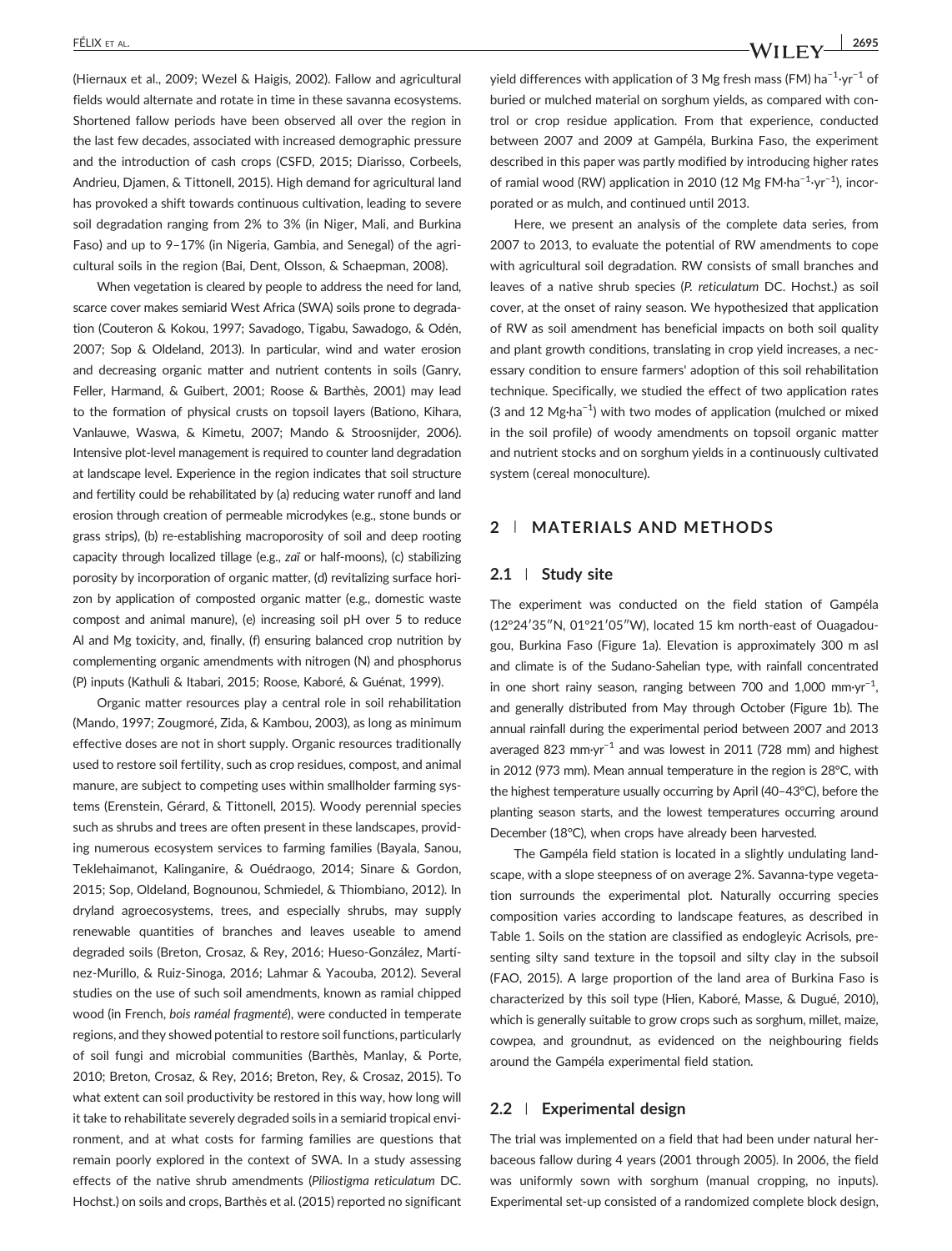

FIGURE 1 Geographical location and rainfall patterns (2007-2012) at Gampéla experimental field station (yellow dot), within semiarid West Africa (shaded area). Agroecological zones available at: [https://harvestchoice.org/data/aez5\\_clas.Rainfalldata:EdmondHien,](https://harvestchoice.org/data/aez5_clas.Rainfalldata:EdmondHien)IRD Ouagadougou [Colour figure can be viewed at [wileyonlinelibrary.com\]](http://wileyonlinelibrary.com)

|  | <b>TABLE 1</b> Vegetation types surrounding Gampéla experimental field station and key species |  |  |  |  |  |  |  |  |
|--|------------------------------------------------------------------------------------------------|--|--|--|--|--|--|--|--|
|--|------------------------------------------------------------------------------------------------|--|--|--|--|--|--|--|--|

| Landscape feature               | <b>Trees</b>                                                                                                                                                               | <b>Shrubs</b>                                                                                                                                                                                                        | <b>Herbaceous</b>                                                                                                                                               |
|---------------------------------|----------------------------------------------------------------------------------------------------------------------------------------------------------------------------|----------------------------------------------------------------------------------------------------------------------------------------------------------------------------------------------------------------------|-----------------------------------------------------------------------------------------------------------------------------------------------------------------|
| Lowland and riverbed            | Anogeissus leiocarpus (DC.) Guill. & Perr.<br>Mitragyna inermis (Willd.) K. Schum.                                                                                         |                                                                                                                                                                                                                      | Vetiveria nigritana Retz.                                                                                                                                       |
| Open savanna                    | Balanites aegyptiaca (L.) Del.<br>Combretum glutinosum Perr.<br>Parkia biglobosa (Jaca.) R.Br.<br>Sclerocarya birrea (A. Rich.) Hochst.<br>Vitellaria paradoxa C.F.Gaertn. | Acacia gourmaensis A. Chev.<br>Acacia macrostachya Reichenb.<br>B. aegyptiaca (L.) Del.<br>C. glutinosum Perr.<br>Guiera senegalensis J.F.Gmel.<br>Piliostigma reticulatum (DC.) Hochst.<br>Ziziphus mauritiana Lam. | Andropogon gayanus Kunth.<br>Ctenium elegans Kunth.<br>Eragrostis tremula (L.) Hochst.<br>Loudetia togoensis (Pilg.) C.E.Hubb.<br>Pennisetum pedicellatum Trin. |
| Close to household<br>compounds | Azadirachta indica A.Juss<br>Eucalyptus sp. L'Hér.<br>Mangifera indica L.                                                                                                  | Cassia sieberiana DC.<br>Combretum micranthum G. Don.<br>P. reticulatum (DC.) Hochst.                                                                                                                                | A. gayanus Kunth.                                                                                                                                               |

with four blocks oriented perpendicularly to the main slope. Each block comprised six 6  $\times$  5 m<sup>2</sup> plots, each separated by 1-m aisles, and the total experimental area covered 972  $m^2$ . All treatments were homogeneously cropped with Sorghum bicolor L. Moench. (var. Sariasso) as sole crop with a row distance of 0.8 m, distance of 0.4 m within rows, and a plant density of 31,250 plants $\cdot$ ha $^{-1}$ .

Across the whole study, treatments that included woody amendments involved the application of P. reticulatum DC. Hochst. RW as branches < 2 cm in diameter, with their leaves chipped with machete in pieces ≤5 cm long. This non‐nitrogen‐fixing plant (Fabaceae family, formerly Cesalpinaceae) is common in Sudano‐Sahelian areas (Arbonnier, 2002). P. reticulatum was selected as soil amendment for (a) its high abundance in the surrounding landscape (cf. Table 1) and (b) its characteristic fast renewal of vegetative organs upon land clearing even under continuous soil cultivation (Ky‐Dembele, Tigabu, Bayala, Ouédraogo, & Odén, 2007; Yélémou, Bationo, Yaméogo, & Millogo‐Rasolodimby, 2007). From 2007 through 2009, the experimental set-up included treatments with the application of 3 Mg FM·ha<sup>-1</sup>·y<sup>-1</sup> of woody shrub (P. reticulatum DC. Hochst.) material or sorghum (S. bicolor L. Moench.) straw, either mulched (treatments WoMu3t and StMu) or buried (WoBu3t and StBu, see Table 2 for a detailed description of treatments, including fertilization).

Synthetic fertilizers were added to the straw treatments so that nutrient supply in wood and straw treatments was the same (2007– 2009). One additional treatment with buried woody material received extra synthetic N (WoBu3t+N), and there was an untreated control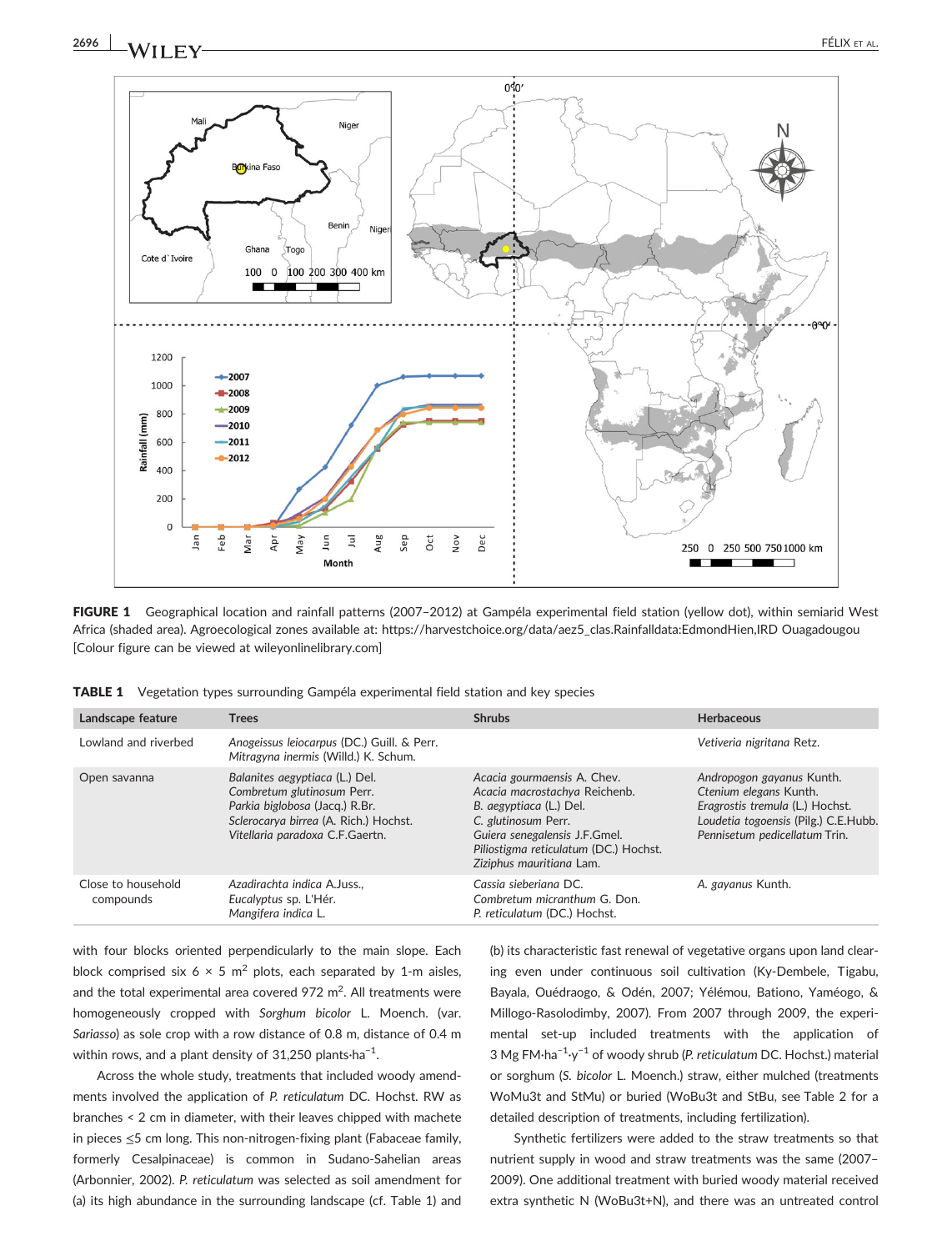TABLE 2 Description of experimental treatments

| <b>Treatment</b> | Cropping system description                                                                                                                                                                                                                                                                                                                                                                                                                                                                                                                                                                                                                                                                                                                                                                                            |
|------------------|------------------------------------------------------------------------------------------------------------------------------------------------------------------------------------------------------------------------------------------------------------------------------------------------------------------------------------------------------------------------------------------------------------------------------------------------------------------------------------------------------------------------------------------------------------------------------------------------------------------------------------------------------------------------------------------------------------------------------------------------------------------------------------------------------------------------|
| Ctrl             | 2007–2013 (control) Cropping system mimicking local farming practices, without any inputs and manually operated. Soils were<br>hoed at 5-cm depth early June and sown uniformly with sorghum (Sorghum bicolor) 3 to 4 weeks later, when rains were<br>providing enough water to revive adequate soil moisture content for plant growth. Plots were then manually weeded using<br>a hoe and harvested in October or November, when grain was mature.                                                                                                                                                                                                                                                                                                                                                                    |
| WoMu3t           | 2007-2013 (3t ha <sup>-1</sup> wood mulched, without N) Similar to Ctrl with addition of 1.5 Mg DM ha <sup>-1</sup> yr <sup>-1</sup> ramial woody shrub<br>material (Piliostigma reticulatum), manually chipped with machete, mulched on surface, and covered with small amounts of<br>soil to prevent biomass dispersal by wind or water runoff.                                                                                                                                                                                                                                                                                                                                                                                                                                                                      |
| WoBu3t           | 2007-2013 (3t $ha^{-1}$ wood buried, without N) Similar to WoMu3t with incorporation of woody shrub material (small branches<br>and leaves) at a rate of 1.5 Mg DM $\cdot$ ha <sup>-1</sup> $\cdot$ yr <sup>-1</sup> and manually buried at 5-cm depth using a hand hoe.                                                                                                                                                                                                                                                                                                                                                                                                                                                                                                                                               |
| WoBu3t+N         | 2007–2013 (3t ha <sup>-1</sup> wood buried, with N) Similar to WoBu3t with addition of 9.6 kg N·ha <sup>-1</sup> ·yr <sup>-1</sup> as urea, applied 2 weeks<br>after emergence of sorghum seedlings, in one time.                                                                                                                                                                                                                                                                                                                                                                                                                                                                                                                                                                                                      |
| WoMu12t          | 2010-2013 (12t $ha^{-1}$ wood mulched) Similar to WoMu3t but instead with four-times the amount of fresh woody shrub<br>material, an equivalent of 6 Mg $DM·ha^{-1}$<br>(Previous treatment) 2007-2009 (StMu; straw mulched, with NPK) Mulched straw from sorghum crop residues at a rate of<br>1.6 Mg DM $\cdot$ ha <sup>-1</sup> $\cdot$ yr <sup>-1</sup> , covered with small amounts of soil to prevent biomass dispersal by wind or water runoff, and<br>completed with mineral fertilizer (14-23-14) and urea, 2 weeks after emergence of sorghum seedlings. This fertilization<br>aimed at achieving similar C, N, P, and K applications in both wood and straw treatments. Thus, N, P, and K doses under<br>straw treatments were close to 10.47, 0.65, and 0.75 kg ha <sup>-1</sup> $yr^{-1}$ , respectively. |
| WoBu12t          | 2010-2013 (12t $ha^{-1}$ wood buried) Similar to WoBu3t but instead with four-times the amount of fresh woody shrub material,<br>an equivalent of 6 Mg DM·ha <sup>-1</sup><br>(Previous treatment) 2007-2009 (StBu; straw buried, with NPK) Similar to StMu with a modification: Crop residues were<br>incorporated into topsoil at 5-cm depth using a hand-hoe.                                                                                                                                                                                                                                                                                                                                                                                                                                                       |

Note. Average dry matter wood input (Wo) quality was 46.2% of C, 1.31% of N, 0.088% of P, 0.88% of K, a C/N ratio of 35, and a water content of 49% (years 2007–2013). Average sorghum biomass (St) tissue quality was 43.2% of C, 0.59% of N, 0.042% of P, 0.82% of K, a C/N ratio of 73, and a water content of 2% (years 2007–2009).

plot (results reported in Barthès et al., 2015). From 2010 through 2013, the experimental layout remained the same, but the focus of the experiment shifted from an objective of comparing effects of two sources of organic amendments (straw vs. wood) to an objective of comparing two different rates of the same source of organic matter (only woody material), featuring a "low‐RW" rate of 3 Mg FM·ha−<sup>1</sup> ·yr−<sup>1</sup> (3t) versus "high-RW" rate of 12 Mg FM·ha<sup>−1</sup>·yr<sup>−1</sup> (12t). Treatments with mulched or buried sorghum straw (StMu and StBu) were replaced in 2010 with high‐RW mulched or buried (treatments WoMu12t and WoBu12t). The results of the experiment during the 2007–2009 period showed that the effects of RW and straw additions on topsoil properties and sorghum yields were similar (Barthès et al., 2015). As, in addition, minerals added to straw (to provide similar amounts of N, P, and K as RW) rendered comparison between both amendments difficult (because mineral N, P, and K were in a much more available form), it was decided to address the question of amendment rate rather than continue studying the question of its woody versus herbaceous nature. Thus, our analysis takes into account this shift as described inTable 2, by analysing two separate periods:

- (1) a 7‐year experiment (2007–2013) with four treatments conducted throughout the whole period (WoMu3t, WoBu3t, WoBu3t+N, and Ctrl) and
- (2) a 4‐year experiment (2010–2013) including two new treatments (WoMu12t and WoBu12t) following practices of sorghum straw application (treatments StMu and StBu). Treatments tested from 2007 to 2009 had little significant effects on topsoil properties, especially the woody versus herbaceous nature of the organic amendment (Barthès et al., 2015): Considering soil C, N, and available P  $(P_{av})$  concentrations at depths of 0-5 and 5-15 cm at the 2009 harvest, the only parameter significantly affected

by the treatments was  $P_{av}$  at 0–5 cm, which was lower in WoBu, WoBuN, and StBu than in WoMu and StMu (and intermediate in Ctrl), also as a significant result of initial  $P_{av}$  (2007), though it did not differ significantly between treatments to be set up. Thus, we considered that the two new treatments and the four old ones had comparable backgrounds in 2010 and the analysis could be conducted over the following experimental period.

#### 2.3 | Data collection

#### 2.3.1 <sup>|</sup> Soil parameters

Soil samples were collected before the onset of this trial in April 2007 at the depth of 0–5 cm, and from 2008 through 2013 after harvest at depths of 0–5 and 5–15 cm. Sampling depth corresponded to approximate soil disturbance depth in the region with the use of manual tools, at which most soil transformations occur. Each soil sample resulted from thoroughly mixing three subsamples diagonally distributed across each plot (e.g., near two corners of the plot and in the centre). After air‐ drying during 48 hr, aggregates in soil samples were gently crushed using pestle and mortar and sieved through 2 mm. Aliquots were then ground at 0.2 mm, packed in plastic jars, and transported to Dakar, Senegal, for analysis at the LAMA facilities in Laboratoire Mixte International IESOL (LMI IESOL; [http://lama.ird.sn/prestations/index.](http://lama.ird.sn/prestations/index.htm) [htm](http://lama.ird.sn/prestations/index.htm)). Total soil C and N were measured by dry combustion using an elemental analyser (CHN Fisons/Carlo Erba NA 2000, Milan, Italy). On carbonate-less soils, total C equals organic C. Soil mineral N (NO<sub>3</sub> and  $NH<sub>4</sub>$ ) was extracted by potassium chloride (KCI) and then was measured by colorimetry. Total soil P was extracted by acid mineralization using a boiling mixture of chlorhydric (2/3) and nitric (1/3) acids and then was measured by colorimetry. Soil available  $P(P_{av})$  concentration was determined on 0.2‐mm ground aliquots using the Olsen procedure for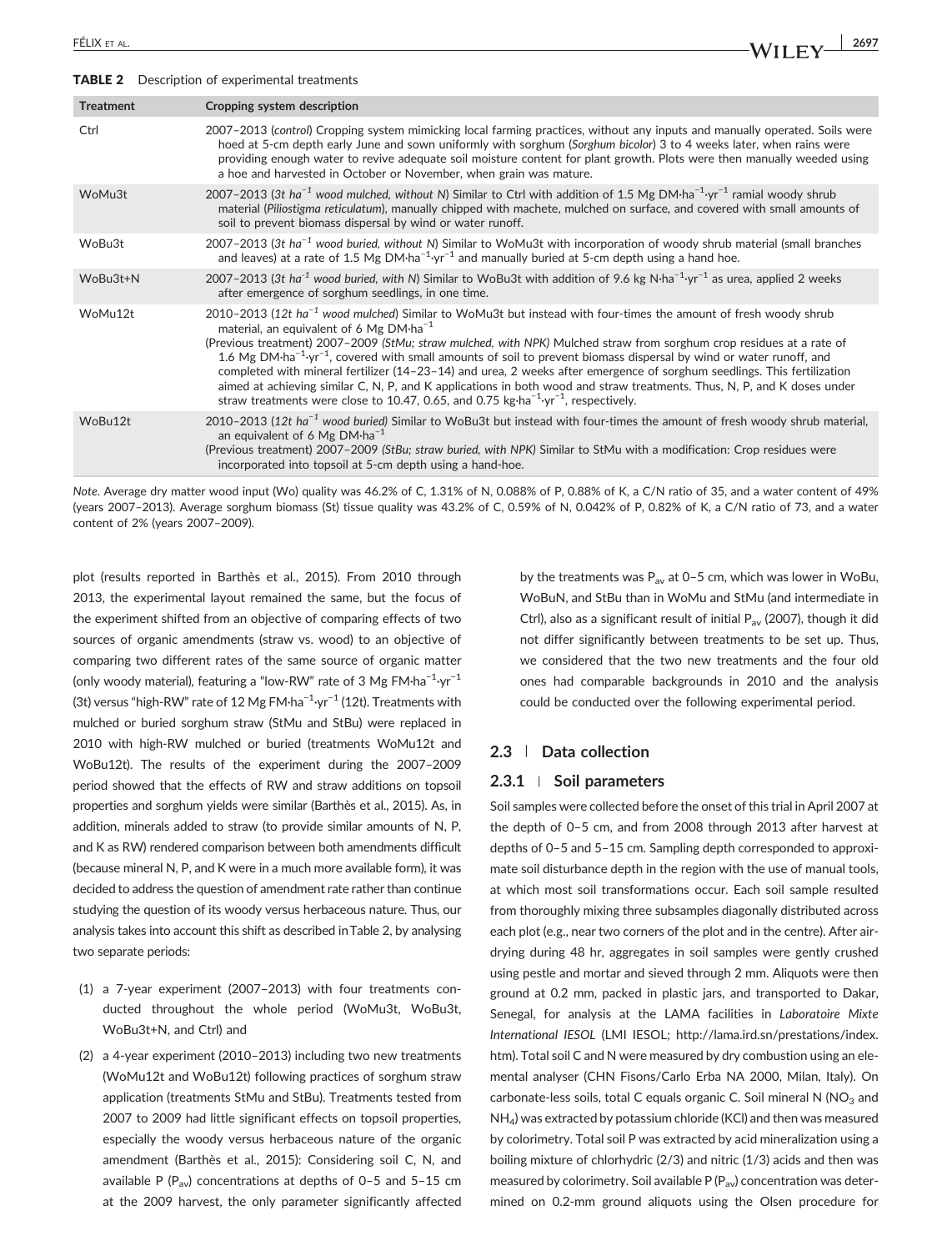2698 | **IA/II EX/** FELIX ET AL.

samples collected in 2007 and 2008 (extraction using sodium bicarbonate at pH 8.5), and the Olsen–Dabin procedure for samples collected from 2009 onwards (extraction using sodium bicarbonate and ammonium fluoride at pH 8.5), both with colorimetric assay.

#### 2.3.2 <sup>|</sup> Crop productivity

Sorghum grain and aboveground biomass weight was measured every year at harvest (October–November) on each plot by taking into account only the central zone of each plot, corresponding to 16.4  $m^2$  (out of 30 m<sup>2</sup>). The sampling scheme intended to minimize possible border effects on outer rows of each plot. At harvest, grain and total aboveground biomass were weighed after air‐drying in the shade for a period of at least 10 days. Mean yields (plus or minus standard deviation) are provided in dry matter (DM) per hectare. Harvest data of 2013 were not included because drought and bird predation led to complete crop failure.

### $2.3.3$  | Termite foraging activity

As a proxy to termite activity, cast abundance was characterized at the beginning of planting seasons in 2010 and 2011. On each 30-m<sup>2</sup> plot (n = 24), 10 repetitions across the plot were conducted using a 1-m<sup>2</sup> square frame including a grid of 100 squares of 10  $\text{cm}^2$  each. The number of squares with cast presence was counted to determine the relative abundance, expressed as a percentage of total number of squares in the grid. Observations were averaged per plot and per year, one measure being conducted in 2010 and two in 2011, prior to planting but after RW application.

#### 2.4 | Data analyses

Statistical analyses were performed using the R software v3.3.2 (RCoreTeam, 2016). We conducted stepwise multiple regression and analyses of variance to assess effects of explanatory factors (block, year, treatment) on response variables (crop yields, soil carbon, and nutrient contents). Grain, total aboveground biomass, and termite cast presence were considered response variables. Soil C, total N, mineral N, total P, and  $P_{av}$  (depths of 0-5 and 5-15 cm) were considered as response variables to treatments and as explanatory variables for crop productivity and termite cast presence. Possible interactions (Year: Treatment) and quadratic terms (Year<sup>2</sup>) were additionally assessed for changes in residual sum of squares on individual response



FIGURE 2 Topsoil content of carbon (C; a and b), total nitrogen (N; c and d), and mineral nitrogen (NO<sub>3</sub> + NH<sub>4</sub>; e and f) as affected by absence (Ctrl) or low rates of woody amendment application (either mulched: WoMu3t or buried: WoBu3t, or buried with nitrogen fertilizer added: WoBu3t+N) from 2007 to 2013, and high rates of amendment application (WoMu12t and WoBu12t) from 2010 to 2013, at depths of 0–5 cm (a, c, e) and 5–15 cm (b, d, f). Lines indicate trends; details of the regression analysis are provided in Table 3 [Colour figure can be viewed at [wileyonlinelibrary.com](http://wileyonlinelibrary.com)]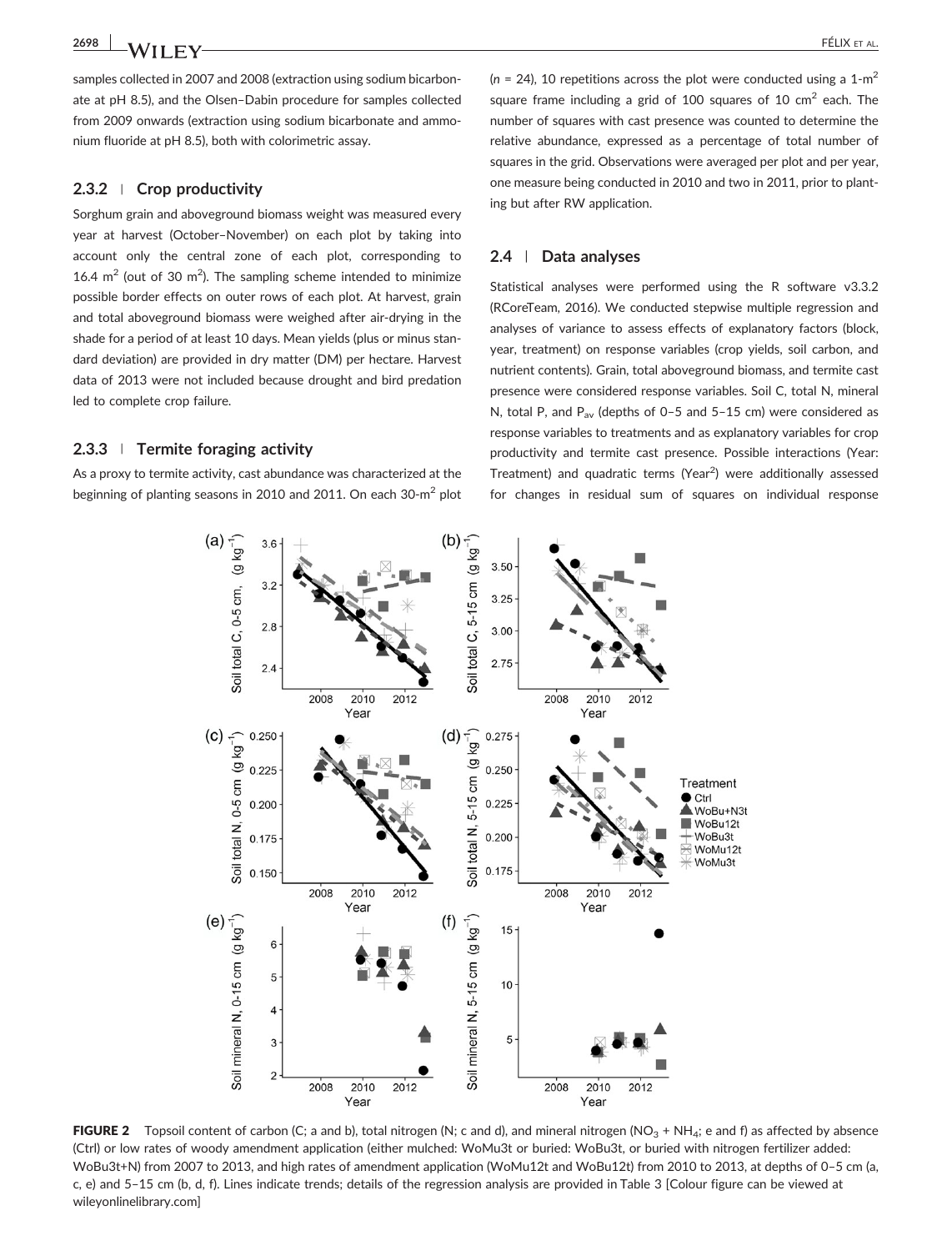variables, using AddTerm, a forward model selection function in R (package MASS). Terms were added to the model provided they resulted in a significant ( $p < 0.05$ ) reduction in the residual mean square.

## 3 | RESULTS

# 3.1 | Effect of ramial wood on topsoil carbon and nutrient content

Soil C content at depths of 0–5 cm and 5–15 cm declined linearly when no (Ctrl) or low rates of RW (WoMu3t, WoBu3t, and WoBu3t +N) were applied during the 7‐year period of the trial (Figure 2a,b). Initial C content at 0–5 cm prior to planting in 2007 was on average  $3.4 \pm 0.4$  g⋅kg<sup>-1</sup>. After the seventh year of continuous sorghum cultivation, soil C content at harvest in 2013 had decreased to an average of 2.4  $\pm$  0.4 g·kg<sup>-1</sup>, with a significantly higher C content for treatment WoBu3t compared with other low‐RW and control treatments (Figure 2a). When high‐RW treatments (WoMu12t and WoBu12t) were introduced in 2010, their effect resulted in stabilization of soil C content at depth of 0–5 cm to 3.2 ± 0.4 g·kg<sup>-1</sup> in average, over the last 4‐year period. Soil C content declined linearly at depth of 5– 15 cm and for all treatments, except for buried high RW (WoBu12t), which maintained C contents over time (Figure 2b; Table 3).

In the studied horizons (0–15 cm), total soil C stock (Mg·ha−<sup>1</sup> ) declined by an estimate 5.3%·y−<sup>1</sup> for control and WoBu3t and WoMu3t treatments, by 2.7% for both WoBu3t+N and WoMu12t treatments, and by 0.7% for WoBu12t treatment. WoMu12t and WoBu3t+N treatments were partly able to compensate the C degradation whereas WoBu12t treatment was able to compensate C loss almost completely, as compared with control. The net addition of buried high-RW rates (2.8 Mg C·ha<sup>-1</sup>·y<sup>-1</sup>) is thus equal to the decline in C without any amendment. C loss in control was 0.4 Mg SOC·ha<sup>-1</sup>·y<sup>-1</sup>, meaning that an equivalent 15% of buried C input at high-RW rates (WoBu12t) remained on the plot and was enough to compensate for soil C losses as observed in control plots for the layer with depth of 0–15 cm.

Total soil N ( $N_{tot}$ ) content in both depths of 0-5 and 5-15 cm decreased over time and for all treatments (Figures 2c,d; Table 3). Soil N content at depth of 0–5 cm for low‐RW treatments and control declined from 0.23 ± 0.02  $g \cdot kg^{-1}$  after the second harvest to 0.16 ± 0.03 g·kg−<sup>1</sup> after the seventh harvest. Under high‐RW application rates, soil N content was higher than that under low RW but declined linearly as well (Figures 2c,d). The mode of RW application (buried or mulched) did not result in significant N differences at depth of 0–5 cm. At 5–15 cm, the  $N_{\text{tot}}$  content for WoBu12t was higher than that for the other treatments ( $R^2$  = 0.1,  $p$  < 0.001). Treatment WoMu12t N<sub>tot</sub> contents were only slightly but significantly higher ( $R^2$  = 0.4,  $p$  < 0.1) than those of the control and low-RW treatments. Annual N<sub>tot</sub> decline for the studied period and soil horizons (0–15 cm) was on average 4.7% (all treatments), with the lowest decline observed for WoBu3t +N (4%) and strongest for WoMu12t (5.5%).

Mineral N ( $N_{min}$ ), measured at harvest, was variable between years with a tendency to slightly increase during the first years of the experiments and decline after the fourth year of measurement. N<sub>min</sub> contents were homogeneous between all treatments, and at both studied depths (Figures 2e,f; Table 3).

|                            | Soil attribute and sampling depth (cm) |                                                                                        |                                      |                               |                                                                                       |                                 |                              |                               |                                  |                            |
|----------------------------|----------------------------------------|----------------------------------------------------------------------------------------|--------------------------------------|-------------------------------|---------------------------------------------------------------------------------------|---------------------------------|------------------------------|-------------------------------|----------------------------------|----------------------------|
| <b>Factors</b>             | <b>Total C</b><br>$(0-5$ cm)           | <b>Total C</b><br>$(5-15$ cm)                                                          | <b>Total N</b><br>$(0-5 \text{ cm})$ | <b>Total N</b><br>$(5-15$ cm) | <b>Mineral N</b><br>$(0-5$ cm)                                                        | <b>Mineral N</b><br>$(5-15$ cm) | <b>Total P</b><br>$(0-5$ cm) | <b>Total P</b><br>$(5-15$ cm) | <b>Available P</b><br>$(0-5$ cm) | Available P<br>$(5-15$ cm) |
|                            |                                        | 2007-2013: Treatments with low amendment applications (Ctrl, WoMu3t, WoBu3t, WoBu3t+N) |                                      |                               |                                                                                       |                                 |                              |                               |                                  |                            |
| <b>Block</b>               | $0.12***$                              |                                                                                        | $0.11***$                            |                               |                                                                                       |                                 |                              |                               |                                  |                            |
| Year (Y)                   | $0.43***$                              | $0.36***$                                                                              | $0.43***$                            | $0.40***$                     | $0.41***$                                                                             |                                 | $0.16***$                    |                               | $0.35***$                        | $0.31***$                  |
| Treatment (T)              | $0.04*$                                |                                                                                        |                                      |                               |                                                                                       |                                 |                              |                               |                                  |                            |
| $Y^2$                      |                                        | $0.04***$                                                                              |                                      |                               | $0.08***$                                                                             | $0.13***$                       | 0.05.                        | $0.10**$                      | $0.12***$                        | $0.16***$                  |
| Y: T                       |                                        |                                                                                        |                                      |                               |                                                                                       |                                 |                              |                               |                                  |                            |
| Rainfall                   |                                        | $0.14***$                                                                              | $0.08***$                            | $0.16***$                     | $0.12***$                                                                             | $0.13*$                         |                              | $0.14***$                     | $0.23***$                        | $0.41***$                  |
| Total $(R^2_{\text{adi}})$ | 0.59                                   | 0.54                                                                                   | 0.62                                 | 0.56                          | 0.60                                                                                  | 0.25                            | 0.21                         | 0.25                          | 0.70                             | 0.88                       |
|                            |                                        |                                                                                        |                                      |                               | 2010-2013: RW treatments (i.e., with high amendment applications WoMu12t and WoBu12t) |                                 |                              |                               |                                  |                            |
| <b>Block</b>               | $0.15***$                              | $0.09***$                                                                              | $0.13***$                            | 0.06.                         |                                                                                       |                                 | 0.10.                        |                               |                                  |                            |
| Year (Y)                   | $0.04***$                              |                                                                                        | $0.12***$                            | $0.07***$                     | $0.35***$                                                                             | $0.06*$                         |                              | 0.04.                         | $0.08*$                          | $0.20***$                  |
| Treatment (T)              | $0.36***$                              | $0.30***$                                                                              | $0.23***$                            | $0.27***$                     |                                                                                       |                                 |                              | $0.22***$                     |                                  |                            |
| $Y^2$                      |                                        | 0.02.                                                                                  |                                      |                               | $0.14***$                                                                             | $0.18***$                       |                              |                               |                                  |                            |
| Y: T                       |                                        |                                                                                        |                                      |                               |                                                                                       | 0.10.                           |                              |                               |                                  |                            |
| Rainfall                   |                                        | 0.03.                                                                                  |                                      |                               | $0.17***$                                                                             | $0.18***$                       |                              |                               |                                  |                            |
| Total $(R^2_{\text{adi}})$ | 0.56                                   | 0.44                                                                                   | 0.48                                 | 0.39                          | 0.67                                                                                  | 0.53                            | 0.10                         | 0.25                          | 0.08                             | 0.20                       |

**TABLE 3** Contributions to the variance and  $R^2$  (%) explained in the multiple regression analysis for soil attributes as affected by blocks, year, treatment effects, rainfall, year quadratic, and year‐to‐treatment interactions

Note. Treatments with low amendment applications (2007 through 2013): control (Ctrl), ramial wood (RW) mulched 3 Mg·ha<sup>-1</sup> (WoMu3t), RW buried 3 Mg·ha−<sup>1</sup> (WoBu3t), and RW buried 3 Mg·ha−<sup>1</sup> with synthetic fertilizer (WoBu3t+N). Treatments featuring high amendment applications (from 2010 through 3013): RW mulched 12 Mg·ha−<sup>1</sup> (WoMu12t) and RW buried 12 Mg·ha−<sup>1</sup> (WoBu12t).

\*\*\*p < 0.001. \*\*p < 0.01. \*p < 0.05, . p < 0.1.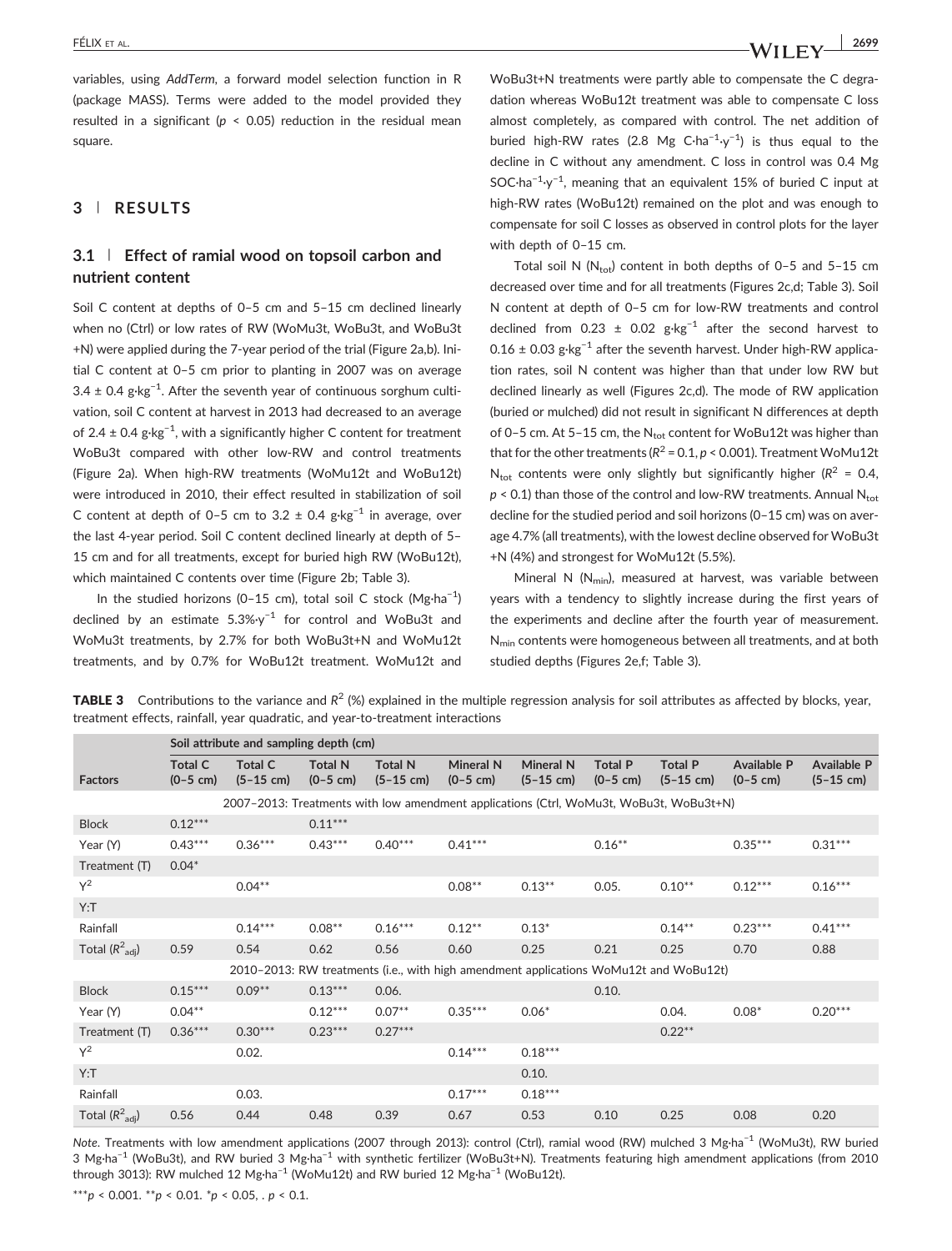Variability in topsoil total P ( $P_{\text{tot}}$ ) per treatment and per year content was observed (Figures 3a,b). Nevertheless, at depth of 0–5 cm, P<sub>tot</sub> declined for low-RW application and control while general stability was observed for high‐RW application (Figure 3a; Table 3). At depth of 5–15 cm, high‐RW application resulted in significant increase in time in soil  $P_{tot}$  content, whereas the mulched RW (WoMu12t) treatment showed higher  $P_{\text{tot}}$  contents than did buried amendments (WoBu12t; Figure 3b; Table 3).

Pav content at depth of 0–5 cm before planting in 2007 averaged  $7.9 \pm 1.0$  ppm and declined strongly during the first years of the experiment but then stabilized at an average  $4.9 \pm 3.6$  ppm (Figure 3c; Table 3). At both studied depths,  $P_{av}$  declined over time without significant differences between treatments (Figures 3c,d).

#### 3.2 | Effect of ramial wood on crop productivity

Sorghum grain production declined for subsequent years, and for all treatments, although significant differences were found between treatments (Figure 4a). Control and low‐RW treatments yielded an average  $0.8 \pm 0.3$  Mg⋅ha<sup>-1</sup> at the first grain harvest and declined after 6 years of continuous cropping, to an average  $0.2 \pm 0.2$  Mg·ha<sup>-1</sup>, in 2012. Aboveground total biomass for control and low RW followed a similar trend as grain yields, declining from 4.0  $\pm$  0.9 to 0.5  $\pm$  0.4 Mg·ha<sup>-1</sup> (Figure 4b).

Treatment WoBu3t+N yielded slightly higher than did other treatments during the period 2007 through 2012 (Table 4). When high‐RW treatments were introduced in 2010, crop productivity with mulched RW (WoMu12t) yielded significantly more than did control and low‐ RW treatments but less than buried RW (WoBu12t). In fact, high‐RW treatments always yielded higher than the control, whereas low‐RW treatments in some cases throughout the study yielded less than did control plots (Figures 4c,d).

#### 3.3 | Effect of ramial wood on termite activity

Termites and termite cast abundance was visible to the naked eye in the field (Figure 5a–d). Observation of termite cast presence in 2010 was done after a short rain event, which partly 'erased' the casts from the surface, explaining the strong contrast between years (Figure 6). Trends between termite cast presence and treatments were however clear in both years. Percentage of termite casts was significantly higher for high-RW treatments as compared with low RW and control but was not significantly affected by RW mode of application (buried or mulched).

#### 4 | DISCUSSION

In this study at Gampéla, Burkina Faso, a working hypothesis was that RW application as soil amendment would have beneficial short‐term effects on both soil quality and plant growth conditions. The practice of mulching RW amendments from native woody shrubs is a farmer innovation (see Lahmar, Bationo, Dan Lamso, Guéro, & Tittonell, 2012), here tested during 7 years, in on‐station field conditions, and featuring several treatments (i.e., control versus high or low RW, and mulched versus buried). Results show differences between treatments, featuring low and declining yields but consistently higher yields and enhanced soil conditions when high‐RW rates were used (WoBu12t  $\geq$  WoMu12t > WoBu3t+N > WoMu3t = WoBu3t = Ctrl). Treatment effects on soil C, soil nutrients, and crop productivity followed similar trends, suggesting that the highest yields obtained



FIGURE 3 Trends for topsoil total phosphorus (P; a and b) and available P ( $P_{av}$ ; c and d) as affected by no (Ctrl) or low rates of woody amendment application (WoMu3t, WoBu3t, or WoBu+N3t) from 2007 to 2013, and high rates of amendment application (WoMu12t and WoBu12t; dash and dots line) from 2010 to 2013, at depths of 0–5 cm (a, c) and 5–15 cm (b, d). Lines indicate trends; details of the regression analysis are provided in Table 3 [Colour figure can be viewed at [wileyonlinelibrary.com](http://wileyonlinelibrary.com)]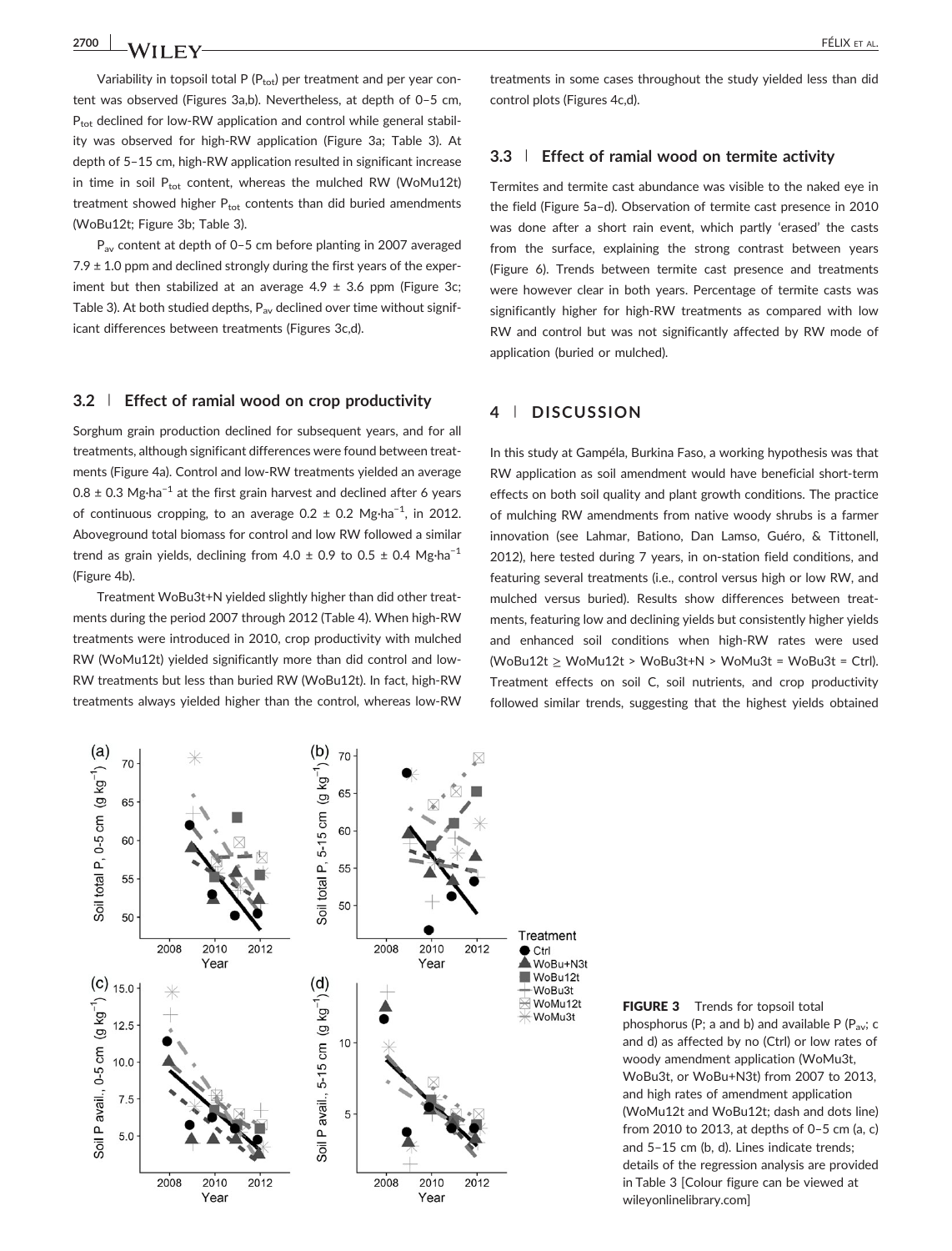

FIGURE 4 Average crop productivity results per treatment and year for sorghum grain yield (a) and total aboveground biomass (b) indicate a declining trend for all treatments and significantly higher yields with the use of high‐RW rates (each data point is the average of four observations per year). Treatments yield relative to control (in %) for sorghum grain (c) and total aboveground biomass (d) show that high‐RW rates of application never yielded lower than did control, whereas low‐ RW rates in some cases yielded less than did control (each data point is an observation, as compared with the yield recorded for control of that block per year) [Colour figure can be viewed at [wileyonlinelibrary.com](http://wileyonlinelibrary.com)]

in the high‐RW treatments may be partly due to increased nutrient input by high RW (0.08 Mg N·ha<sup>-1</sup>; low RW was 0.02 Mg N·ha<sup>-1</sup>). The fact that buried RW in some cases outperformed the effect of mulched RW deserves a closer look by taking into account decomposition dynamics of RW (i.e., by termites), in light of modifications to soil water dynamics due to RW.

## 4.1 | From local innovation to experimental agronomy

Studies in native agroforestry systems of Central America highlight the significant potential of slash‐and‐mulch practices on soil C storage (Fonte, Barrios, & Six, 2010). In SWA, mulching with small branches is a common technique to rehabilitate physically degraded soils by broadcasting branches and leaves on specific sectors of a field (CSFD, 2015). On low-fertility soils in farmer fields of Niger,  $1-2$  Mg DM·ha<sup>-1</sup> shrub material application (Guiera senegalensis J.F. Gmel.) had no significant effect on millet yield due to high variability of observed effects between farmer fields (Wezel & Böcker, 1999). On‐station experimental studies using Piliostigma‐based leaf material as soil amendment in Saria, Burkina Faso, showed that rates of 2.4 Mg DM·ha<sup>-1</sup> in addition to NPK and urea, as compared with application, almost duplicated yields (Yélémou, Yaméogo, Koala, Bationo, & Hien, 2014). In Gampéla, Burkina Faso, mixed branches and leaves at rates of 1.5 Mg DM·ha<sup>-1</sup> as soil amendments, as compared with no application, showed only small (and not statistically significant) increases in sorghum grain yields and soil C (Barthès et al., 2015).

Our results over a 7‐year trial at Gampéla, Burkina Faso, support the fact that RW applications, as compared with no‐RW application, at rates of 1.5 Mg DM·ha<sup>-1</sup> (3t) do not allow to increase the sorghum

yield. Higher rates of 6 Mg DM·ha<sup>-1</sup> (12t) allowed grain yield achievements of 0.4 Mg·ha<sup>-1</sup>, as compared with 0.2 Mg·ha<sup>-1</sup> in the control, which is an average two-fold increase during the last 4 years of the study.

In addition to crop yields, our study revealed treatment effects on soil stocks of C, N, and P. Soil C ( $C_{\text{tot}}$ ) content decreased over time despite yearly input of low-RW application (3 Mg FM·ha<sup>-1</sup>·y<sup>-1</sup>) of woody shrub material, either mulch or buried. For the high‐RW treatments (12 Mg FM·ha<sup>-1</sup>·y<sup>-1</sup>), C<sub>tot</sub> was maintained over the 4-year period of application, especially when buried. Indeed, burying or mulching RW led to differences in soil C decline over time: Burying high-RW rates quasicompensated C losses, with a decline of 0.7%·y<sup>-1</sup>, whereas mulching the same amount of RW still led to a decline of 3–5%·yr<sup>-1</sup> in soil C content. Even though soil total N (N<sub>tot</sub>) content was systematically higher with RW application rate,  $N_{\text{tot}}$  contents decreased for all treatments and at both studied depths (0–5 and 5–15 cm), at an average 5%∙y<sup>−1</sup>. Soil mineral N (N<sub>min</sub>) was not affected by treatments, rather by rainfall, but the general trend was towards decline in time. Soil total P ( $P_{tot}$ ) decreased over time for low-RW and control treatments but was maintained at depth of 0–5 cm and slightly increased at depth of 5–15 cm for the high‐RW treatments. Available P  $(P_{av})$  decreased in time for all treatments.

In terms of nutrients, Piliostigma is a non‐N‐fixing legume shrub with low N, P, and K content (Table 2); thus, low soil nutrient content and declining yield data are expected under sole‐RW input application. The limited capacity of Piliostigma-based RW input to replenish nutrient exports is a call for further field research with different sources of RW, as locally found in the regions (Table 1), and combination with other nutrient supply sources. Treatment effects on yields may also be linked to modifications in soil water dynamics—a known limiting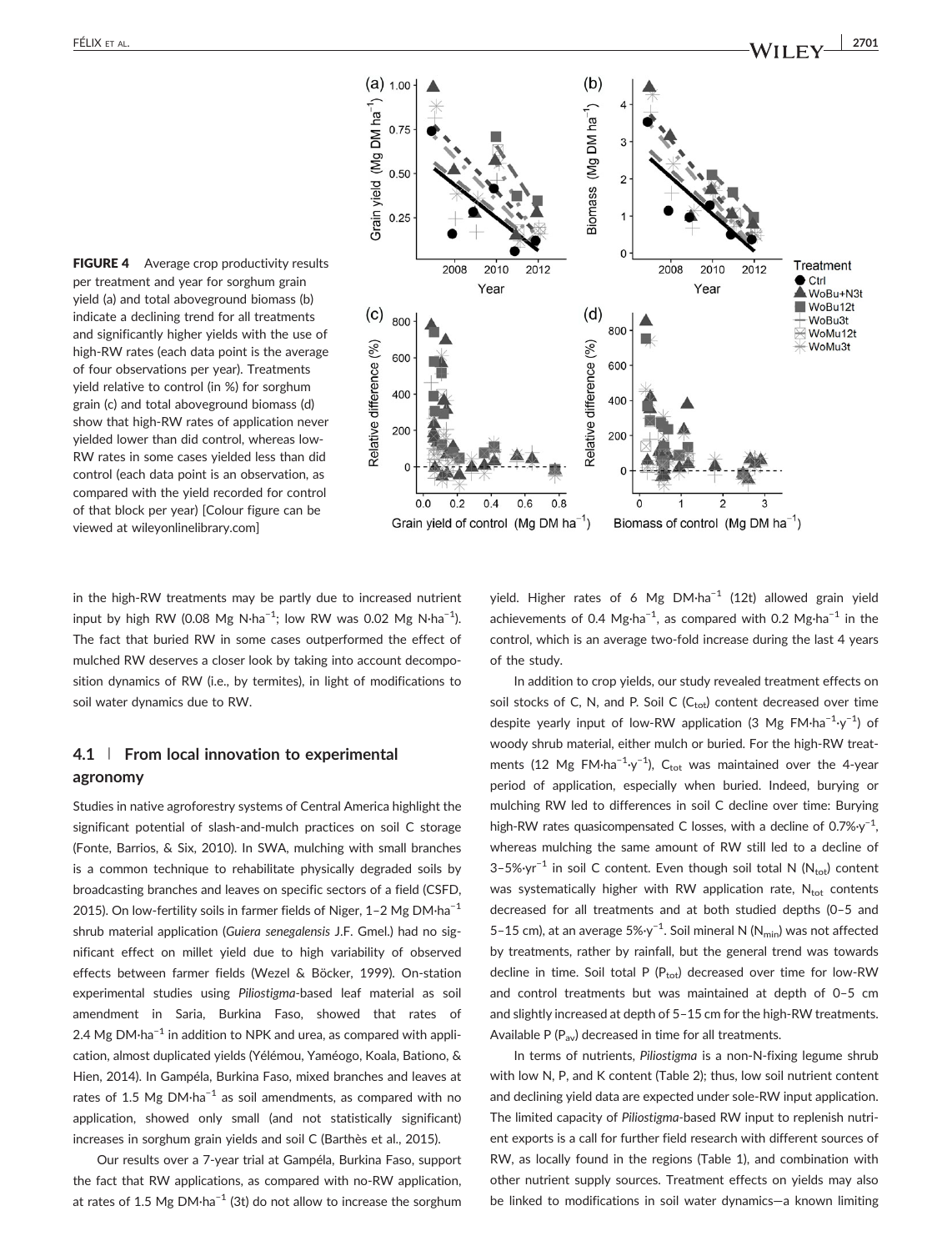2702 | **A***l***ii Felix** et al. **Elix et al. FELIX** et al. **FELIX** et al. **FELIX** et al.

**TABLE 4** Contributions to the variance and  $R^2$  (%) explained in the multiple regression analysis for crop productivity parameters as affected by block, year, treatment, rainfall effects, and soil attributes (total C, total N, mineral N, total P, and available P) at depths of 0–5 and 5-15 cm, and year quadratic and year-to-treatment effects

| <b>Factors</b>                                                                            | Grain yield | Aboveground biomass |  |  |  |  |
|-------------------------------------------------------------------------------------------|-------------|---------------------|--|--|--|--|
| 2007-2012: Treatments with low amendment applications<br>(Ctrl, WoMu3t, WoBu3t, WoBu3t+N) |             |                     |  |  |  |  |
| <b>Block</b>                                                                              | $0.07*$     | $0.05***$           |  |  |  |  |
| Year (Y)                                                                                  | $0.34***$   | $0.55***$           |  |  |  |  |
| Treatment (T)                                                                             | 0.05        | $0.05*$             |  |  |  |  |
| $\sqrt{2}$                                                                                |             |                     |  |  |  |  |
| Y: T                                                                                      |             |                     |  |  |  |  |
| Rainfall                                                                                  |             | $0.013$ .           |  |  |  |  |
| $C_{\text{tot}}$ 0-5 cm                                                                   |             |                     |  |  |  |  |
| $C_{\text{tot}}$ 5-15 cm                                                                  |             |                     |  |  |  |  |
| $N_{\text{tot}}$ 0-5 cm                                                                   |             |                     |  |  |  |  |
| $N_{\text{tot}}$ 5-15 cm                                                                  | $0.009*$    | $0.005***$          |  |  |  |  |
| $N_{\text{min}}$ 0-5 cm                                                                   | $0.004$ .   | $0.004*$            |  |  |  |  |
| $N_{\text{min}}$ 5-15 cm                                                                  |             |                     |  |  |  |  |
| $P_{\text{tot}}$ 0-5 cm                                                                   | $0.009*$    | $0.003$ .           |  |  |  |  |
| $P_{\text{tot}}$ 5-15 cm                                                                  | $0.015***$  | $0.009***$          |  |  |  |  |
| $P_{av}$ 0-5 cm                                                                           | $0.009*$    | $0.005***$          |  |  |  |  |
| $P_{av}$ 5-15 cm                                                                          | $0.006*$    |                     |  |  |  |  |
| Total $(R^2_{\text{adi}})$                                                                | 0.50        | 0.69                |  |  |  |  |
| 2010-2012: RW treatments (i.e., with high amendment applications<br>WoMu12t and WoBu12t)  |             |                     |  |  |  |  |
| <b>Block</b>                                                                              |             | $0.05*$             |  |  |  |  |
| Year (Y)                                                                                  | $0.32***$   | $0.46***$           |  |  |  |  |

| Year (Y)                   | $0.32***$ | $0.46***$ |
|----------------------------|-----------|-----------|
| Treatment (T)              | $0.15***$ | $0.17***$ |
| $Y^2$                      |           |           |
| Y: T                       |           |           |
| Rainfall                   | $0.19***$ |           |
| $C_{\text{tot}}$ 0-5 cm    |           |           |
| $C_{\text{tot}}$ 5-15 cm   |           |           |
| $N_{\text{tot}}$ 0-5 cm    |           |           |
| $N_{\text{tot}}$ 5-15 cm   |           |           |
| $N_{\text{min}}$ 0-5 cm    |           | $0.02$ .  |
| $N_{\text{min}}$ 5-15 cm   |           |           |
| $P_{\text{tot}}$ 0-5 cm    | $0.02*$   |           |
| $P_{\text{tot}}$ 5-15 cm   |           | $0.015$ . |
| $P_{av}$ 0-5 cm            |           | $0.015$ . |
| $P_{av}$ 5-15 cm           |           |           |
| Total $(R^2_{\text{adi}})$ | 0.68      | 0.73      |
|                            |           |           |

Note. Treatments with low amendment applications (2007 through 2013): control (Ctrl), ramial wood (RW) mulched 3 Mg·ha−<sup>1</sup> (WoMu3t), RW buried 3 Mg·ha−<sup>1</sup> (WoBu3t), and RW buried 3 Mg·ha−<sup>1</sup> with synthetic fertilizer (WoBu3t+N). Treatments featuring high amendment applications (from 2010 through 3013): RW mulched 12 Mg·ha<sup>-1</sup> (WoMu12t) and RW buried 12 Mg·ha−<sup>1</sup> (WoBu12t).

\*\*\*p < 0.001. \*\*p < 0.01. \*p < 0.05, . p < 0.1.

factor for crop growth in the Sahelian region. Additional research with RW should include farmer knowledge through participatory techniques that have proven useful in better understanding soil dynamics while targeting for more efficient resource-allocation strategies (Barrios, Coutinho, & Medeiros, 2012).

## 4.2 | Where did the carbon input go?

Added carbon could come from both the RW amendment and extra biomass production in the high‐RW treatments, but the effect of treatments on belowground growth was limited (root estimation on the basis of 15% aboveground biomass, see Sher, Barbanti, Ansar, & Azim, 2013). A comprehensive study for the Sahel showed that 0.8 Mg C·ha−<sup>1</sup> ·yr−<sup>1</sup> is sufficient to maintain soil C stocks at approximately 5 Mg C·ha<sup>-1</sup> (Nakamura et al., 2012). Accordingly, the C<sub>leftover</sub>/C<sub>input</sub> ratio would be of 26% in the agroecosystems described by Nakamura et al. (2012). A similar line of reasoning leads to a ratio of 15% in our study, underlining low soil C stocks at Gampéla.

In our experiment, the estimated decline rate in the control treatment was higher (0.42 Mg·ha<sup>-1</sup>·yr<sup>-1</sup>) and the leftover carbon of amendments was lower (15.2% of buried RW), so that a larger amount of 2.8 Mg C·ha<sup>-1</sup>·yr<sup>-1</sup> input required for balancing degradation. This is an unexpected outcome because lignin‐rich RW inputs should be prone to slower C mineralization rates than the crop residues and the manure considered in the study by Nakamura et al. (2012). This leaves us with the question: "Where did the carbon input go?" The most probable hypothesis to explain the high degradation rates in this experiment is that C was mostly exported in the form of organic particles via termite foraging (Orgiazzi et al., 2016). This hypothesis is coherent with results that show increased termite activity when organic matter inputs are applied and modelling studies that show termite activity as a nonnegligible source of error in soil C prediction models (e.g., Shirato et al., 2005). This also highlights the link between termite activity, organic matter inputs, and soil physical properties, including water dynamics.

Termite casts were monitored only during 2 years in our study, but there was a clear treatment effect, with significantly higher termite activity as RW application rates increased (12t > 3t > Ctrl). At Gampéla, Barthès et al. (2015) found that RW attracted more termite activity than did sorghum crop residues in 2008, possibly due to the nature of organic matter (e.g., cellulose in sorghum stalks and lignin in RW). When this experimental set‐up shifted from crop residue application to higher doses of RW, we observed enhanced termite activity, along with enhanced crop productivity, an element often described in SWA (Sileshi et al., 2009). Whereas termites increase crop growth conditions via enhanced soil physical structure (e.g., increased porosity leading to enhanced water infiltration, upper soil fertilization by nutrient‐rich casts), an additional effect of RW could be attributed to organic amendment effects on water dynamics, more likely for high RW application (Barthès, Manlay, & Porte, 2010): higher infiltration and lower evaporation (especially when mulched) and higher soil water content retention (especially when buried). Interpretation of our data may, however, be limited by lack of soil water content data. Future studies should consider isotopic techniques to trace the magnitude of movement of organic input by termites from experimental plots, jointly with soil water studies.

## 4.3 | Woody resource availability—Bottleneck and opportunity

Aboveground standing woody biomass estimates in semiarid Burkina Faso are low and highly variable, ranging from 5 to 7 Mg DM·ha<sup>-1</sup>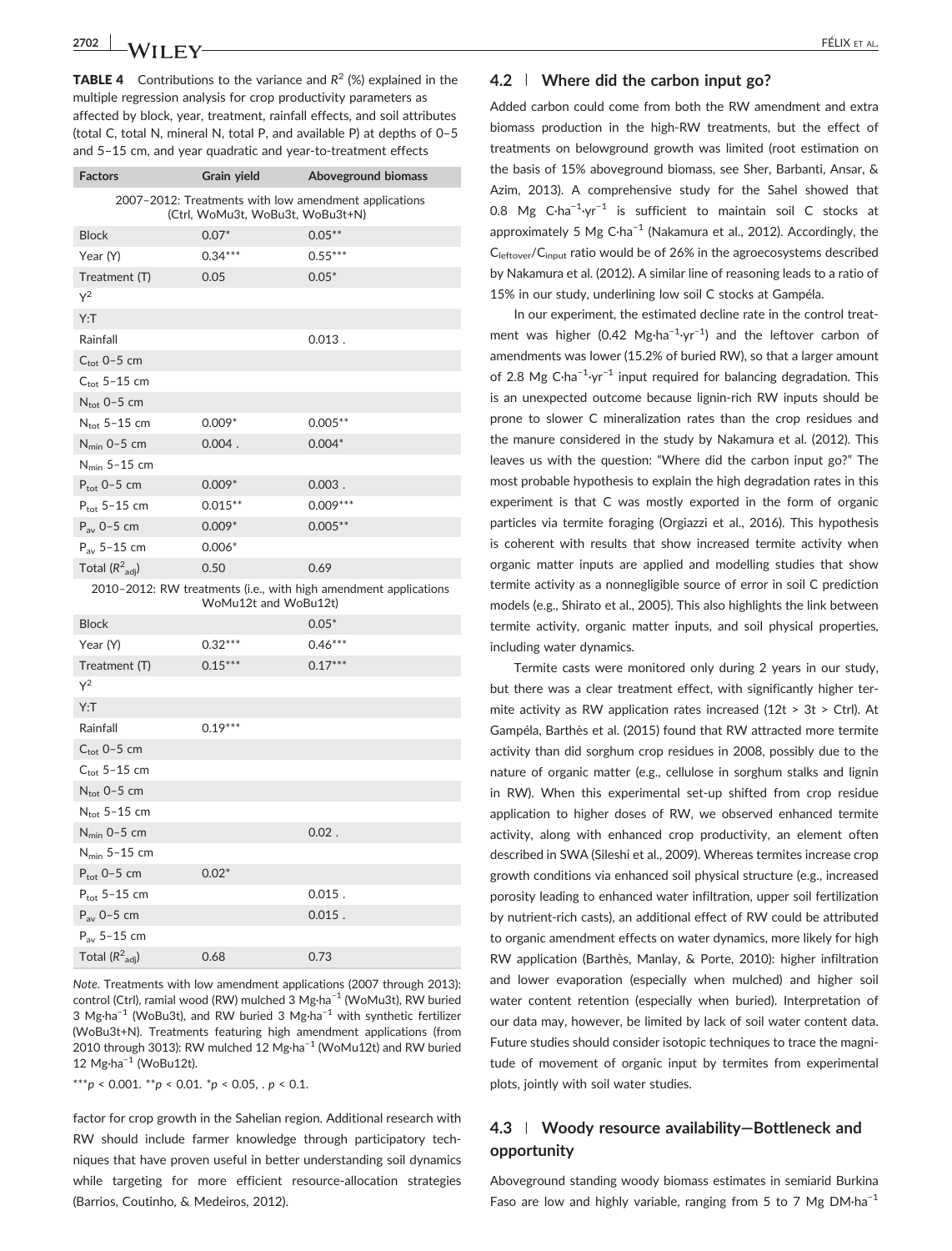24 - BUL24

Womuzz

W3Ł W2Kx N

WORUSK

Wornust

**CCC** 

**FIGURE 5** Termite cast abundance at Gampéla experimental station at the onset of planting season in 2010. A close‐up on termites while foraging on ramial woody and leafy amendments (a) will allow the naked eye to observe low termite cast abundance when no RW mulch is applied (b), medium cast abundance with 3 Mg FM·ha<sup>-1</sup>·yr<sup>-1</sup> (c), and high abundance of termite casts with 12 Mg FM·ha−<sup>1</sup> ·yr−<sup>1</sup> (d). Photo credits: Aurélien Penche [Colour figure can be viewed at [wileyonlinelibrary.com\]](http://wileyonlinelibrary.com)

![](_page_10_Picture_3.jpeg)

FIGURE 6 Termite cast abundance in percent per treatment and per year measured (2010 and 2011), with different letters depicting statistical significant differences at p < 0.05 [Colour figure can be viewed at [wileyonlinelibrary.com](http://wileyonlinelibrary.com)]

(Fischer, Kleinn, Fehrmann, Fuchs, & Panferov, 2011) but rarely exceeding 10 Mg DM·ha<sup>-1</sup> (Cabral, 2011; Feur, 2014). On the one hand, Vitellaria paradoxa C.F. Gaertn. constitutes an important share of this biomass, but its use is highly regulated by local and national laws (Elias, 2012; Gallagher, Dueppen, & Walsh, 2016), and it is therefore usually inaccessible for farmers as a viable source of RW. On the other hand, shrub species such as P. reticulatum and G. senegalensis are more abundant in SWA landscapes and accessible as RW but represent less than 1 Mg DM·ha<sup>-1</sup> (Kabré, 2010; Lufafa et al., 2008) and are, in theory, also subject to national forest regulation. Nevertheless, applying 12 Mg⋅ha<sup>-1</sup> of fresh wood and leaf material as soil amendment seems unrealistic or would require considerable concentration of nutrients from larger areas. Alternative ways of increasing the resource should be explored.

Wornst

CLE

**4408U3LX AV** 

WORLDE

Womuzz

Wooutz

Increasingly, the effect of woody shrubs and trees is studied and documented, especially in light of ecosystems services provision in SWA (Bayala et al., 2015; Dossa et al., 2013). More rarely studied is the effect of in situ production of agroforestry mulches on crop productivity and soil quality. Farmers from across semiarid Africa (Figure 1a) can rely on a variety of services from surrounding vegetation by combining soil amendments from a diversity of sources, including trees and shrubs (Table 1), and provided little or no trade‐offs exist between possible uses (e.g., amendment vs. fuelwood or medicine needs). The agronomic minimum crop requirement in light of the landscape constraints on the availability of RW is an issue fairly unexplored in the context of SWA.

Farmer‐managed natural regeneration could be a feasible and low‐investment strategy to increase woody resources locally and has already been implemented in many drylands of Africa with impressive results (Bayen, Lykke, & Thiombiano, 2015; Dia, 2012; Haglund, Ndjeunga, Snook, & Pasternak, 2011). Even though soil and water conservation systems such as stone bunds, zaï, half‐moons, grass strips, mulching, manuring, and hedgerows are widely accepted in Burkina Faso, planting trees still remains a source of possible conflict between landowners and land users (Ouédraogo & Sorgho Millogo, 2007). When the regreening occurred in the South of Niger, partly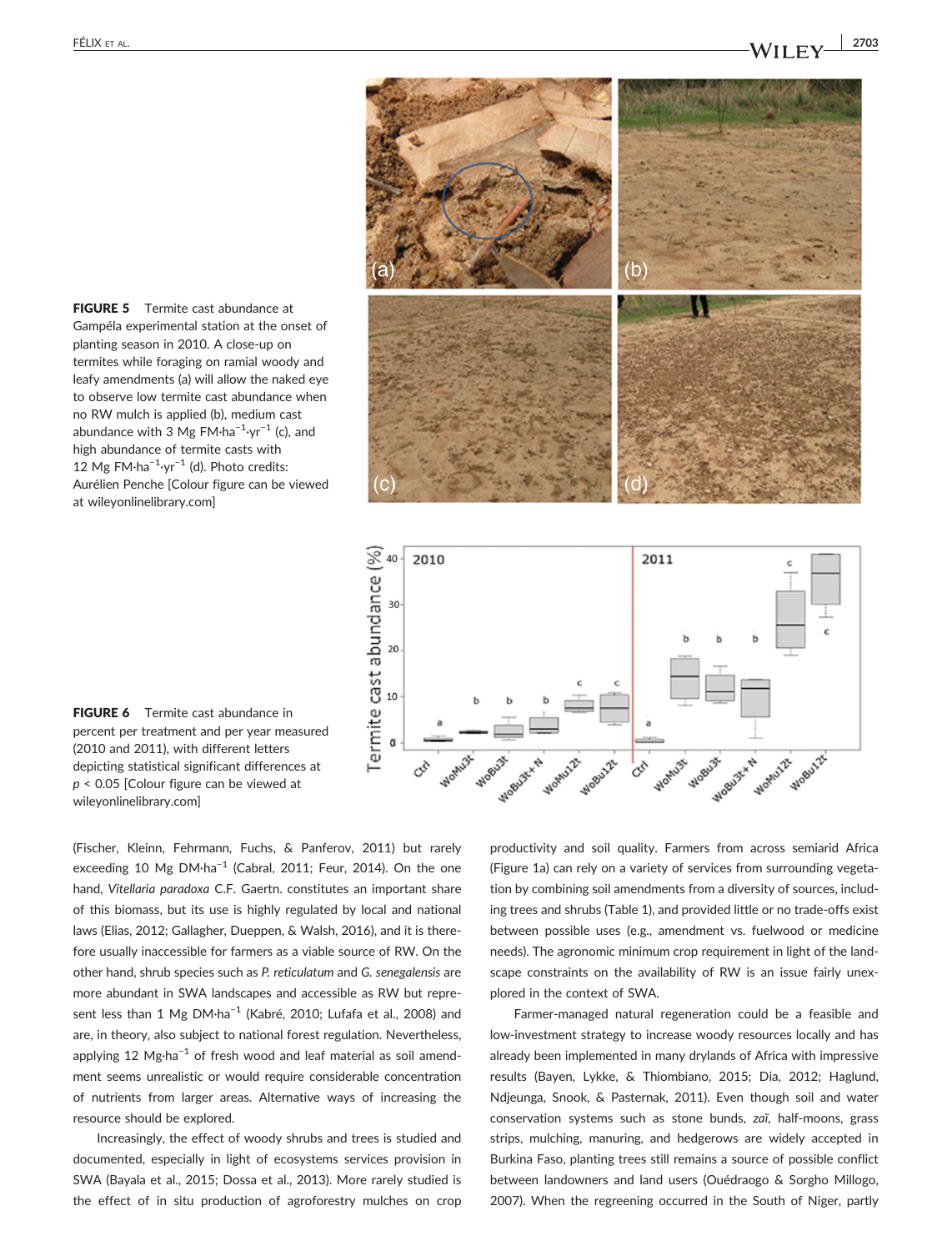due to a recovery of rainfall after the dry episodes of the 1970s and 1980s, it is important to highlight that restrictions on use of tree products were lifted (Reij, Tappan, & Belemvire, 2005). In other areas, national forest regulations can be a serious limitation to the motivation of farmers to plant or protect native species. Design options at the plot level should probably be explored at plot and community levels. The adequacy of woody resource availability to attain the desired agronomic effect needs to be tackled from an integrated perspective where RW is not just an input but also valued for other services rendered by shrub woody perennials. This would additionally support processes such as capture of wind-driven particles (Leenders, van Boxel, & Sterk, 2007), hydraulic and nutrient uplift from deeper soil layers (Kizito et al., 2012), and securing of forage provision during the dry season (Schlecht, Hiernaux, Kadaouré, Hülsebusch, & Mahler, 2006; Zampaligré, Dossa, & Schlecht, 2013).

## 5 | CONCLUSION

Soil carbon (C), soil nutrients ( $N_{\text{tot}}$ ,  $N_{\text{mineral}}$ ,  $P_{\text{tot}}$ , and  $P_{\text{av}}$ ), and sorghum yields declined throughout the duration of the experiment. Sorghum productivity was low in all treatments. Nevertheless, yields were stimulated by treatments featuring buried high‐RW rates and to some extent by mulched high RW without fertilization and by buried low‐RW rates combined with N fertilization. These findings highlight the fact that RW amendments may mitigate tropical soil degradation but cannot replenish soil nutrient exports. In fact, a technique that is interesting from a certain point of view might not be so performant from another point of view. Our study analysed various crop performance criteria during several years, allowing for an assessment of trade‐offs at the plot level of RW technology (i.e., soil C stocks vs. yield improvements). Enhancing the technology of RW application should take into account these performance criteria and be reasoned in terms of trade‐offs and opportunities. Future research efforts should also focus on the effects of RW on water use efficiency by crops. This criterion is likely to be important in a context of climate change, where decreases are foreseen in the periodicity and intensity of rainfall events in SWA.

Our results also show that buried high‐RW application rates of 12 Mg FM·ha<sup>-1</sup>·yr<sup>-1</sup> of Piliostigma shrub-based material allowed to sustain topsoil C in Acrisols of Burkina Faso, whereas lower RW application rates resulted in decline of C content throughout the 7‐year period of study. We noticed that C leftover in the soil was much lower than expected with high‐RW annual rates of C input. The limited capacity of high‐RW treatments to increase soil C stocks may be linked to enhanced degradation of C input through termite foraging activity. Employing isotopic techniques to trace the magnitude of movement of organic input by termites from experimental plots, jointly with soil water studies, would greatly contribute in better understanding C dynamics in the region.

From a farmer's perspective, the amount of shrub material needed to sustain crop yields with RW seems unrealistic given current biomass availability in the landscape. Reforestation strategies with woody perennials, including shrubs and trees, could however represent opportunities for farming families to further support development of

RW technology in SWA, in light of local needs and labour allocation possibilities.

#### ACKNOWLEDGEMENTS

This research is part of a collaborative effort funded by the European Union Seventh Framework Programme through the WASSA project (Woody Amendments for Sudano‐Sahelian Agriculture; ERA‐ARD‐II; [www.wassa](http://www.wassa-eu.org)‐eu.org) and the ConneSSA project (Connecting knowledge, scales and actors: an integrated framework for adaptive organic resource management, targeting soil aggradation and agro‐ecosystems' resilience in Sub Saharan Africa; ERAfrica; [https://connessa.uni](https://connessa.uni-hohenheim.de/112332)-hohenheim.de/ [112332](https://connessa.uni-hohenheim.de/112332)). Additional funding was provided by AgroParisTech. Authors are grateful to university students who collected and analysed data and to IRD technicians in Burkina Faso, Prosper Sawadogo and Moussa Barry, for their invaluable contribution to data collection. The authors are thankful to the three anonymous reviewers for their critical comments and suggestions that improved the manuscript.

#### ORCID

Georges F. Félix D <http://orcid.org/0000-0001-7342-6545> Cathy Clermont-Dauphin D <http://orcid.org/0000-0001-6500-9194> Jeroen C.J. Groot **<http://orcid.org/0000-0001-6516-5170>** Bernard G. Barthès <http://orcid.org/0000-0002-5074-9306> Raphaël J. Manlay <http://orcid.org/0000-0003-0482-8457> Pablo Tittonell **b** <http://orcid.org/0000-0002-0284-2514> Laurent Cournac D <http://orcid.org/0000-0003-0371-938X>

#### REFERENCES

- Arbonnier, M. (2002). Arbres, arbustes et lianes des zones sèches d'Afrique de l'Ouest. Montpellier: CIRAD.
- Bai, Z. G., Dent, D. L., Olsson, L., & Schaepman, M. E. (2008). Proxy global assessment of land degradation. Soil Use and Management, 24(3), 223–234. [https://doi.org/10.1111/j.1475](https://doi.org/10.1111/j.1475-2743.2008.00169.x)‐2743.2008.00169.x
- Barrios, E., Coutinho, H. L. C., & Medeiros, C. A. B. (2012). InPaC‐S: Participatory knowledge integration on indicators of soil quality—Methodological guide. Nairobi, Kenya: ICRAF, EMBRAPA.
- Barthès, B. G., Manlay, R. J., & Porte, O. (2010). Effets de l'apport de bois raméal sur la plante et le sol une revue des résultats expérimentaux. Cahiers Agricultures, 19(4), 280–287. [https://doi.org/10.1684/agr.](https://doi.org/10.1684/agr.%202010.0412) [2010.0412](https://doi.org/10.1684/agr.%202010.0412)
- Barthès, B. G., Penche, A., Hien, E., Deleporte, P., Clermont‐Dauphin, C., Cournac, L., & Manlay, R. J. (2015). Effect of ramial wood amendment on sorghum production and topsoil quality in a Sudano‐Sahelian ecosystem (central Burkina Faso). Agroforestry Systems, 89(1), 81–93. [https://doi.org/10.1007/s10457](https://doi.org/10.1007/s10457-014-9743-0)‐014‐9743‐0
- Bationo, A., Kihara, J., Vanlauwe, B., Waswa, B., & Kimetu, J. (2007). Soil organic carbon dynamics, functions and management in West African agro‐ecosystems. Agricultural Systems, 94(1), 13–25. [https://doi.org/](https://doi.org/10.1016/j.agsy.%202005.08.011) [10.1016/j.agsy. 2005.08.011](https://doi.org/10.1016/j.agsy.%202005.08.011)
- Bayala, J., Sanou, J., Teklehaimanot, Z., Kalinganire, A., & Ouédraogo, S. J. (2014). Parklands for buffering climate risk and sustaining agricultural production in the Sahel of West Africa. Current Opinion in Environmental Sustainability, 6, 28–34. [https://doi.org/10.1016/j.cosust.](https://doi.org/10.1016/j.cosust.%202013.10.004) [2013.10.004](https://doi.org/10.1016/j.cosust.%202013.10.004)
- Bayala, J., Sanou, J., Teklehaimanot, Z., Ouedraogo, S. J., Kalinganire, A., Coe, R., & Noordwijk, M. V. (2015). Advances in knowledge of processes in soil–tree–crop interactions in parkland systems in the West African Sahel: A review. Agriculture, Ecosystems & Environment, 205, 25–35. [https://doi.org/10.1016/j.agee. 2015.02.018](https://doi.org/10.1016/j.agee.%202015.02.018)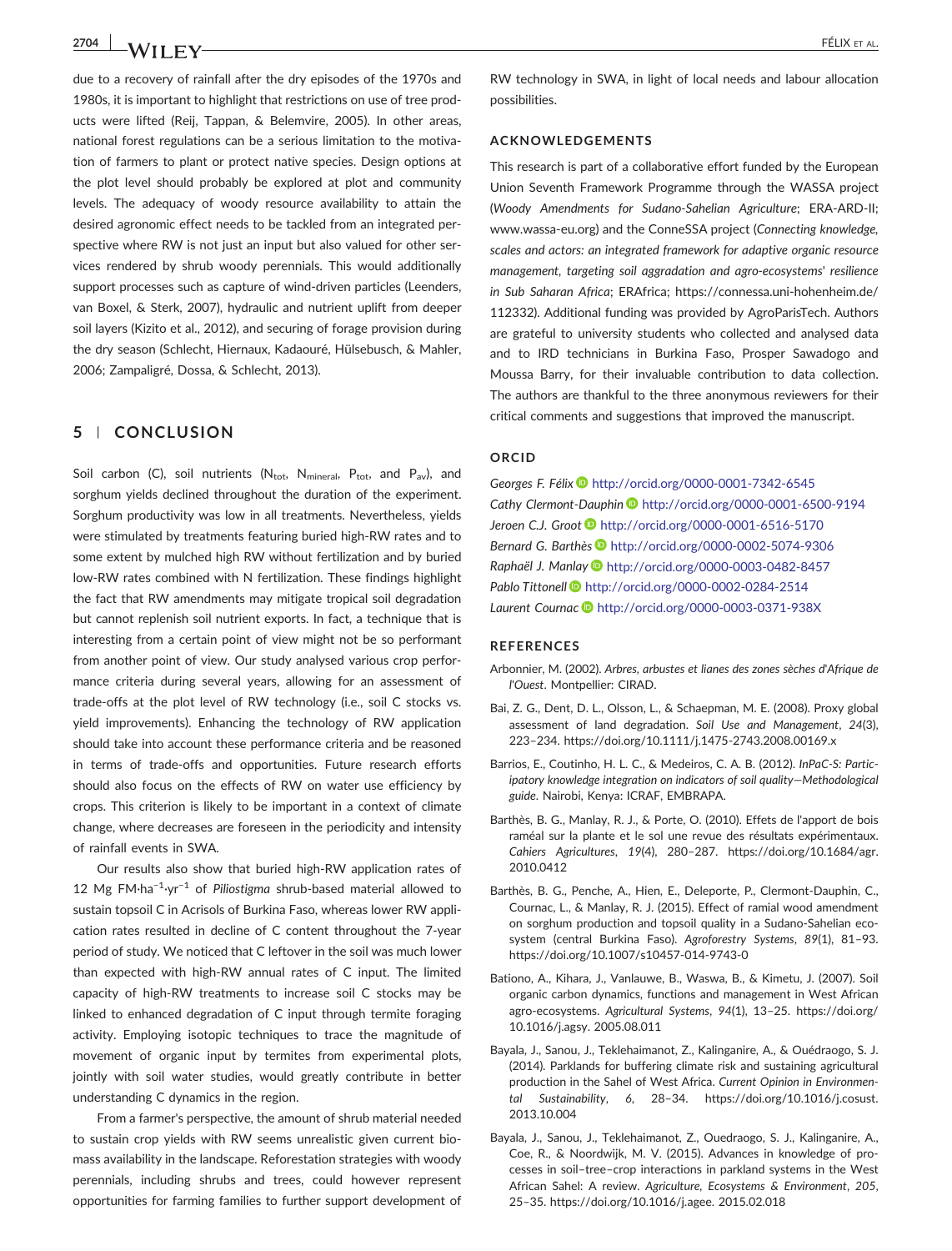- Bayen, P., Lykke, A. M., & Thiombiano, A. (2015). Success of three soil restoration techniques on seedling survival and growth of three plant species in the Sahel of Burkina Faso (West Africa). Journal of Forestry Research, 27(2), 313–320. [https://doi.org/10.1007/s11676](https://doi.org/10.1007/s11676-015-0159-0)‐015‐ [0159](https://doi.org/10.1007/s11676-015-0159-0)‐0
- Breton, V., Crosaz, Y., & Rey, F. (2016). Effects of wood chip amendments on the revegetation performance of plant species on eroded marly terrains in a Mediterranean mountainous climate (Southern Alps, France). Solid Earth, 7(2), 599–610. [https://doi.org/10.5194/se](https://doi.org/10.5194/se-7-599-2016)‐7‐599‐2016
- Breton, V., Rey, F., & Crosaz, Y. (2015). Le bois raméal fragmenté (BRF) pour la lutte contre l'érosion: un exemple de valorisation d'un déchet organique. Sciences Eaux and Territoires: la Revue d'IRSTEA, 16, 46–48. hal‐01181503
- Cabral A.‐S. (2011). Caractérisation de la ressource en bois raméal à l'échelle du terroir de Loukoura au Burkina Faso. (Ingénieur Forestier MSc thesis), ENGREF‐AgroParisTech, Montpellier, France.
- Couteron, P., & Kokou, K. (1997). Woody vegetation spatial patterns in a semi-arid savanna of Burkina Faso, West Africa. Plant Ecology, 132(2), 211–227.<https://doi.org/10.1023/a:1009723906370>
- CSFD (2015). L'ingénierie écologique pour une agriculture durable dans les zones arides et semi‐arides d'Afrique de l'Ouest. In D. Masse, J. L. Chotte, & E. Scopel (Eds.), Les dossiers thématiques du CSFD (Vol. No. 11 (p. 64). Agropolis: Comité Scientifique Français contre la Désertification (CSFD).
- Dia, A., & Duponnois, R. (2012). La Grande Muraille Verte: Capitalisation des recherches et valorisation des savoirs locaux. Marseille, France: IRD Editions.
- Diarisso, T., Corbeels, M., Andrieu, N., Djamen, P., & Tittonell, P. (2015). Biomass transfers and nutrient budgets of the agro‐pastoral systems in a village territory in south‐western Burkina Faso. Nutrient Cycling in Agroecosystems, 101(3), 295–315. [https://doi.org/10.1007/s10705](https://doi.org/10.1007/s10705-015-9679-4)‐ 015‐[9679](https://doi.org/10.1007/s10705-015-9679-4)‐4
- Dossa, E. L., Diedhiou, I., Khouma, M., Sene, M., Badiane, A. N., Ndiaye Samba, S. A., … Saxena, J. (2013). Crop productivity and nutrient dynamics in a shrub‐based farming system of the Sahel. Agronomy Journal, 105(4), 1237.<https://doi.org/10.2134/agronj2012.0432>
- Douxchamps, S., Van Wijk, M. T., Silvestri, S., Moussa, A. S., Quiros, C., Ndour, N. Y. B., … Rufino, M. C. (2015). Linking agricultural adaptation strategies, food security and vulnerability: Evidence from West Africa. Regional Environmental Change, 16(5), 1305–1317. [https://doi.org/](https://doi.org/10.1007/s10113-015-0838-6) [10.1007/s10113](https://doi.org/10.1007/s10113-015-0838-6)‐015‐0838‐6
- Elias, M. (2012). Influence of agroforestry practices on the structure and spatiality of shea trees (Vitellaria paradoxa C.F. Gaertn.) in central-west Burkina Faso. Agroforestry Systems, 87(1), 203–216. [https://doi.org/](https://doi.org/10.1007/s10457-012-9536-2) [10.1007/s10457](https://doi.org/10.1007/s10457-012-9536-2)‐012‐9536‐2
- Erenstein, O., Gérard, B., & Tittonell, P. (2015). Biomass use trade‐offs in cereal cropping systems in the developing world: Overview. Agricultural Systems, 134, 1–5. [https://doi.org/10.1016/j.agsy. 2014.12.001](https://doi.org/10.1016/j.agsy.%202014.12.001)
- FAO (2015). World reference base for soil resources 2014: International soil classification system for naming soils and creating legends for soil maps World soil resources report (Vol. 106). Rome, Italy: Food and Agriculture Organization of the United Nations.
- Feur G. (2014). Woody biomass availability in a semi-arid landscape of Burkina Faso: The potential of ramial wood for soil aggradation. (Organic Agriculture MSc thesis), Wageningen University, The Netherlands. Retrieved from<http://edepot.wur.nl/387799>
- Fischer, C., Kleinn, C., Fehrmann, L., Fuchs, H., & Panferov, O. (2011). A national level forest resource assessment for Burkina Faso—A field based forest inventory in a semiarid environment combining small sample size with large observation plots. Forest Ecology and Management, 262(8), 1532–1540. [https://doi.org/10.1016/j.foreco.](https://doi.org/10.1016/j.foreco.%202011.07.001) [2011.07.001](https://doi.org/10.1016/j.foreco.%202011.07.001)
- Fonte, S. J., Barrios, E., & Six, J. (2010). Earthworms, soil fertility and aggregate‐associated soil organic matter dynamics in the Quesungual agroforestry system. Geoderma, 155(3–4), 320–328. [https://doi.org/](https://doi.org/10.1016/j.geoderma.%202009.12.016) [10.1016/j.geoderma. 2009.12.016](https://doi.org/10.1016/j.geoderma.%202009.12.016)
- Gallagher, D. E., Dueppen, S. A., & Walsh, R. (2016). The archaeology of shea butter (Vitellaria paradoxa) in Burkina Faso, West Africa. Journal of Ethnobiology, 36(1), 150–171. [https://doi.org/10.2993/0278](https://doi.org/10.2993/0278-0771-36.1.150)‐0771‐ [36.1.150](https://doi.org/10.2993/0278-0771-36.1.150)
- Ganry, F., Feller, C., Harmand, J.‐M., & Guibert, H. (2001). Management of soil organic matter in semarid Africa for annual cropping systems. Nutrient Cycling in Agroecosystems, 61(1/2), 105–118. [https://doi.org/](https://doi.org/10.1023/a:1013320800721) [10.1023/a:1013320800721](https://doi.org/10.1023/a:1013320800721)
- Haglund, E., Ndjeunga, J., Snook, L., & Pasternak, D. (2011). Dry land tree management for improved household livelihoods: Farmer managed natural regeneration in Niger. Journal of Environmental Management, 92(7), 1696–1705. [https://doi.org/10.1016/j.jenvman.](https://doi.org/10.1016/j.jenvman.%202011.01.027) [2011.01.027](https://doi.org/10.1016/j.jenvman.%202011.01.027)
- Hien, E., Kaboré, W. T., Masse, D., & Dugué, P. (2010). Sustainable Farming Systems in the sub-Sahelian zone of Burkina Faso-Key factors. Sustenabilidade Em Debate, 127–140.
- Hiernaux, P., Ayantunde, A., Kalilou, A., Mougin, E., Gérard, B., Baup, F., … Djaby, B. (2009). Trends in productivity of crops, fallow and rangelands in Southwest Niger: Impact of land use, management and variable rainfall. Journal of Hydrology, 375(1–2), 65–77. [https://doi.org/10.1016/j.](https://doi.org/10.1016/j.jhydrol.%202009.01.032) [jhydrol. 2009.01.032](https://doi.org/10.1016/j.jhydrol.%202009.01.032)
- Hueso‐González, P., Martínez‐Murillo, J. F., & Ruiz‐Sinoga, J. D. (2016). Effects of topsoil treatments on afforestation in a dry Mediterranean climate (southern Spain). Solid Earth, 7(5), 1479–1489. [https://doi.](https://doi.org/10.5194/se-7-1479-2016) [org/10.5194/se](https://doi.org/10.5194/se-7-1479-2016)‐7‐1479‐2016
- Kabré, G. W. (2010). Des rameaux ligneux pour fertiliser le sol de savane: Quelle disponibilité de la ressource dans le terroir villageois de Guié au Burkina Faso? . Bobo‐Dioulasso: (Diplôme d'Inspecteur des Eaux et Forêts), École Nationale des Eaux et Forêts.
- Kathuli, P., & Itabari, J. K. (2015). In situ soil moisture conservation: Utilization and management of rainwater for crop production. In W. Leal Filho, A. O. Esilaba, K. P. C. Rao, & G. Sridhar (Eds.), Adapting african agriculture to climate change: Transforming rural livelihoods (pp. 127–142). Cham: Springer International Publishing.
- Kizito, F., Dragila, M. I., Senè, M., Brooks, J. R., Meinzer, F. C., Diedhiou, I., … Cuenca, R. (2012). Hydraulic redistribution by two semi-arid shrub species: Implications for Sahelian agro-ecosystems. Journal of Arid Environments, 83, 69–77. [https://doi.org/10.1016/j.](https://doi.org/10.1016/j.jaridenv.%202012.03.010) [jaridenv. 2012.03.010](https://doi.org/10.1016/j.jaridenv.%202012.03.010)
- Ky‐Dembele, C., Tigabu, M., Bayala, J., Ouédraogo, S. J., & Odén, P. C. (2007). The relative importance of different regeneration mechanisms in a selectively cut savanna‐woodland in Burkina Faso, West Africa. Forest Ecology and Management, 243(1), 28–38. [https://doi.org/](https://doi.org/10.1016/j.foreco.%202007.01.091) [10.1016/j.foreco. 2007.01.091](https://doi.org/10.1016/j.foreco.%202007.01.091)
- Lahmar, R., Bationo, B. A., Dan Lamso, N., Guéro, Y., & Tittonell, P. (2012). Tailoring conservation agriculture technologies to West Africa semi‐ arid zones: Building on traditional local practices for soil restoration. Field Crops Research, 132, 158–167. [https://doi.org/10.1016/j.fcr.](https://doi.org/10.1016/j.fcr.%202011.09.013) [2011.09.013](https://doi.org/10.1016/j.fcr.%202011.09.013)
- Lahmar, R., & Yacouba, H. (2012). Zaï et potentiel de l'association cultures annuelles arbustes natifs. In A. Dia, & R. Duponnois (Eds.), La Grande Muraille Verte: Capitalisation des recherches et valorisation des savoirs locaux (pp. 201–221). Montpellier, France: IRD Editions.
- Leenders, J. K., van Boxel, J. H., & Sterk, G. (2007). The effect of single vegetation elements on wind speed and sediment transport in the Sahelian zone of Burkina Faso. Earth Surface Processes and Landforms, 32(10), 1454–1474. [https://doi.org/10.1002/esp. 1452](https://doi.org/10.1002/esp.%201452)
- Lufafa, A., Diédhiou, I., Samba, S. A. N., Séné, M., Khouma, M., Kizito, F., … Noller, J. S. (2008). Carbon stocks and patterns in native shrub communities of Senegal's peanut basin. Geoderma, 146(1–2), 75–82. [https://](https://doi.org/10.1016/j.geoderma.%202008.05.024) [doi.org/10.1016/j.geoderma. 2008.05.024](https://doi.org/10.1016/j.geoderma.%202008.05.024)
- Mando, A. (1997). Effect of termites and mulch on the physical rehabilitation of structurally crusted soils in the Sahel. Land Degradation & Development, 8, 269–278. [https://doi.org/10.1002/\(SICI\)1099-](https://doi.org/10.1002/(SICI)1099-145X(199709)8:3%3c269::AID-LDR260%3e3.0.CO;2-8) [145X\(199709\)8:3<269::AID-LDR260>3.0.CO;2-8](https://doi.org/10.1002/(SICI)1099-145X(199709)8:3%3c269::AID-LDR260%3e3.0.CO;2-8)